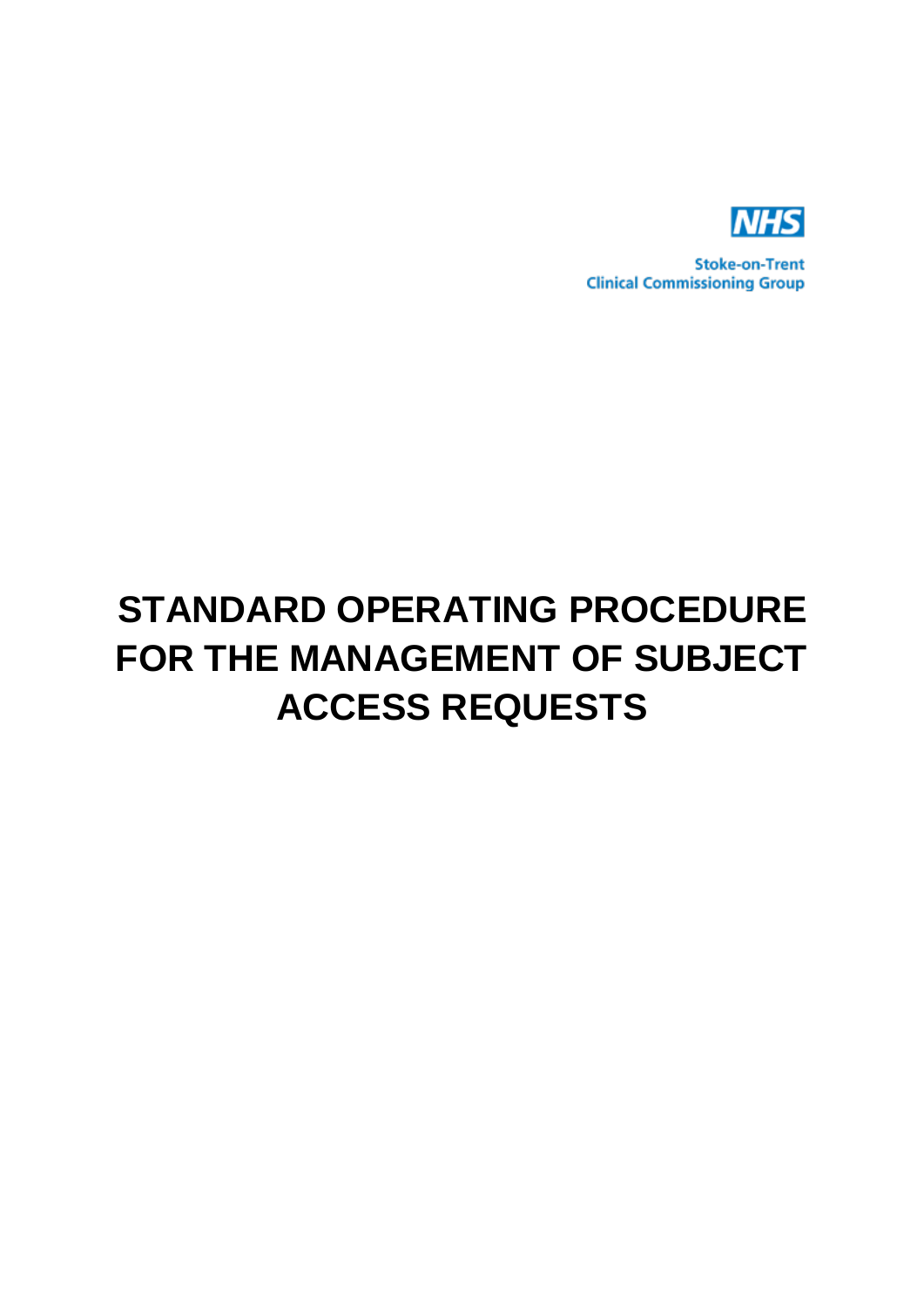| <b>Information Reader Box</b>                       |                                                                                      |
|-----------------------------------------------------|--------------------------------------------------------------------------------------|
| Directorate                                         | <b>Corporate Affairs</b>                                                             |
| Purpose                                             | Guidance                                                                             |
| <b>Document Purpose</b>                             | Procedures                                                                           |
| <b>Document Name</b>                                | Standard Operating Procedure For The Management Of<br><b>Subject Access Requests</b> |
| Author                                              | Information Governance Team, Midlands and Lancashire<br>CSU                          |
| <b>Publication Date</b>                             | 1 <sup>st</sup> December 2015                                                        |
| <b>Review Date</b>                                  | 1 <sup>st</sup> December 2016                                                        |
| <b>Target Audience</b>                              |                                                                                      |
| Description                                         | Standard Operating Procedure For The Management Of<br><b>Subject Access Requests</b> |
| <b>Cross Reference</b>                              | Information<br>Information<br>Governance<br>Policy<br>and<br>Governance Handbook     |
| <b>Superseded Document</b>                          | N/A                                                                                  |
| <b>Action Required</b>                              | <b>To Note</b>                                                                       |
| Approved by                                         | Stoke-on-Trent CCG Audit Committee and ratified by<br>Stoke CCG Governing Body.      |
| <b>Contact Details</b><br>(for further information) | Midlands and Lancashire CSU Information Governance<br>Team<br>mlcsu.ig@nhs.net       |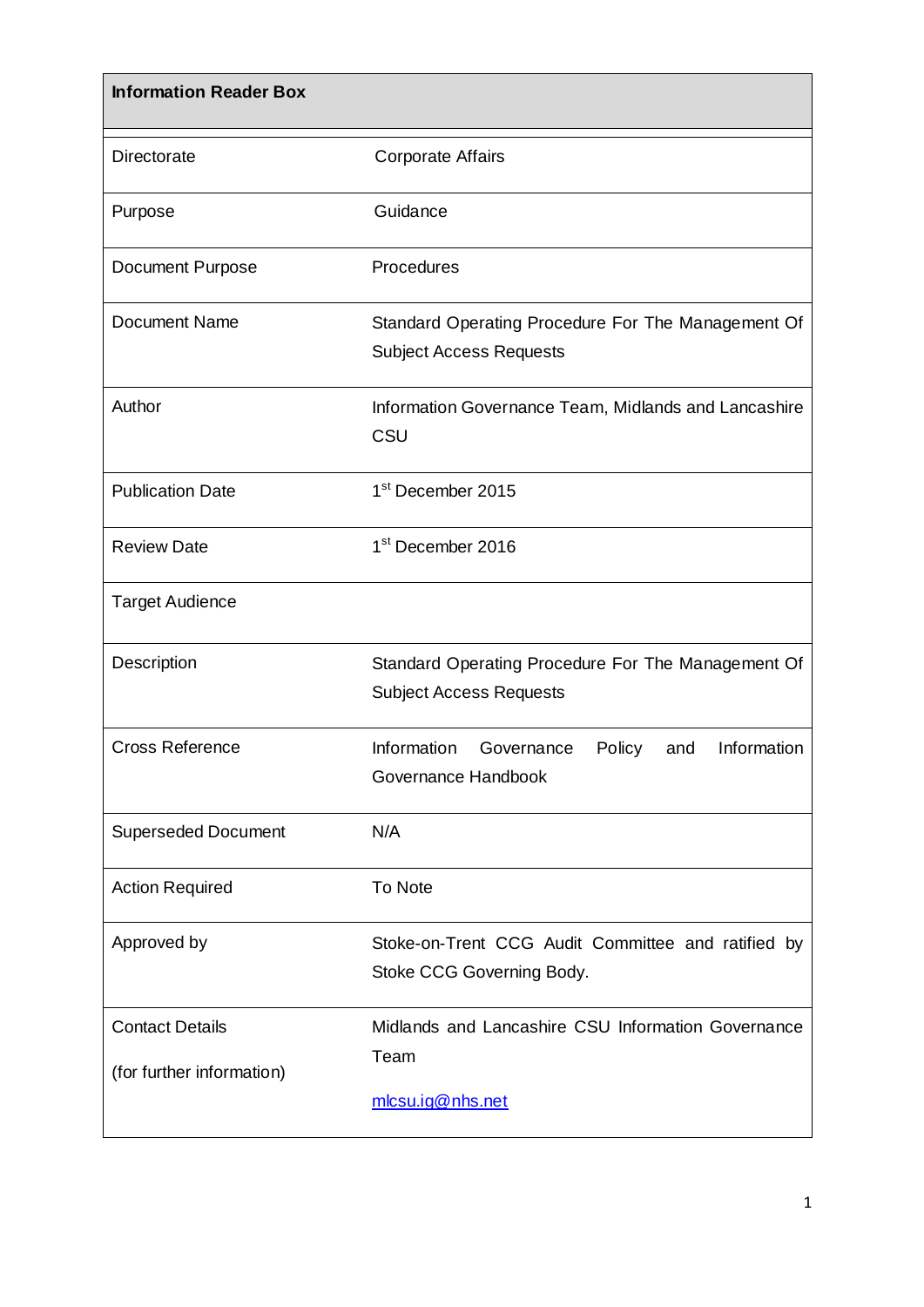#### 01254 282999 & 01782 298249

## **Document Status**

This is a controlled document. Whilst this document may be printed, the electronic version posted on the internet is the controlled copy. Any printed copies of this document are not controlled.

As a controlled document, this document should not be saved onto local or network drives but should always be accessed from the internet.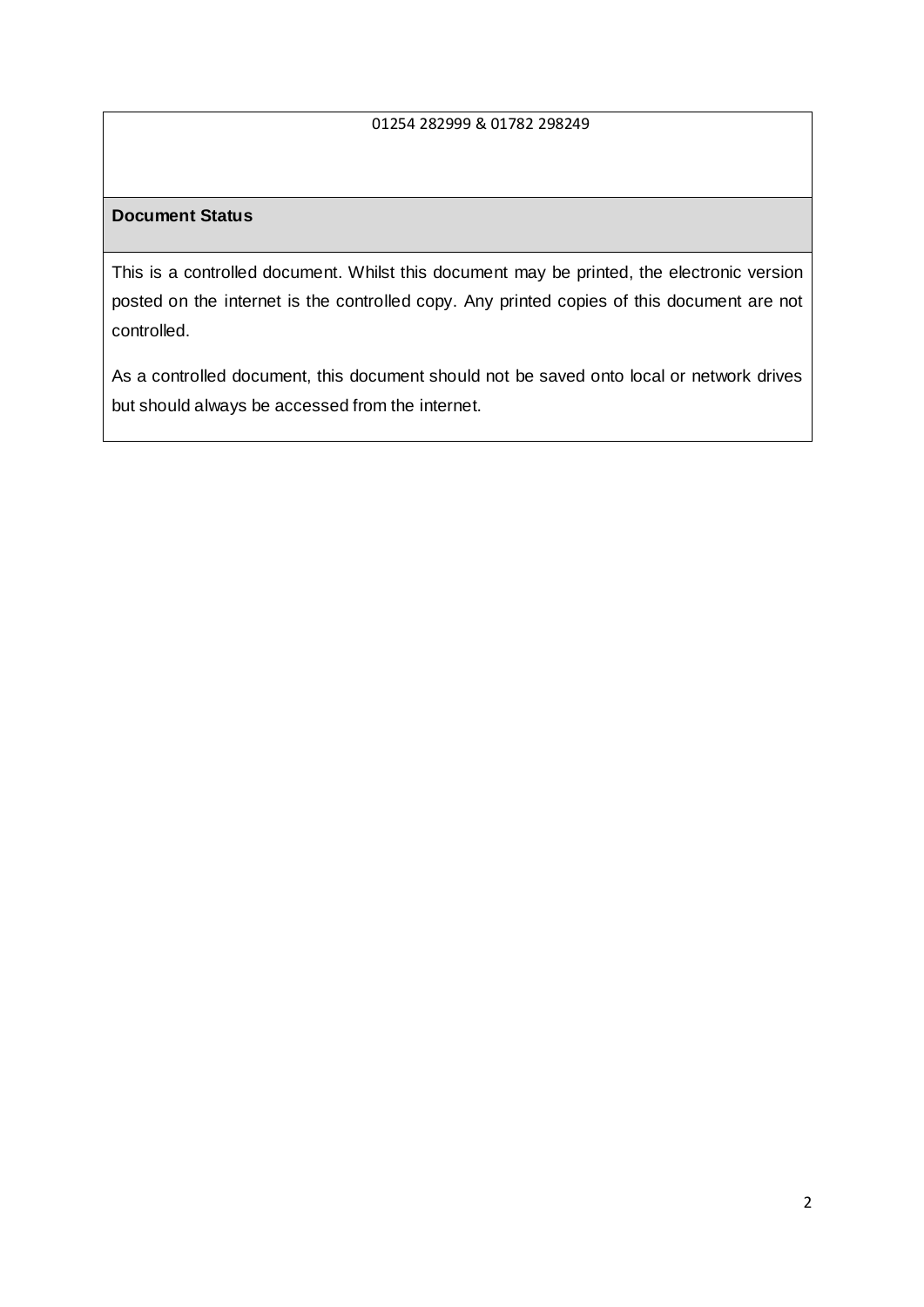# **TABLE OF CONTENTS**

| Requests made under access to health records act 1990 for deceased person's records  5      |
|---------------------------------------------------------------------------------------------|
|                                                                                             |
|                                                                                             |
|                                                                                             |
|                                                                                             |
|                                                                                             |
|                                                                                             |
|                                                                                             |
|                                                                                             |
|                                                                                             |
|                                                                                             |
|                                                                                             |
|                                                                                             |
|                                                                                             |
|                                                                                             |
|                                                                                             |
| Records held by another organisation contracted to provide service on behalf of the CCG  10 |
| Records held by another organisation to whom the CCG does not contract services  10         |
|                                                                                             |
|                                                                                             |
|                                                                                             |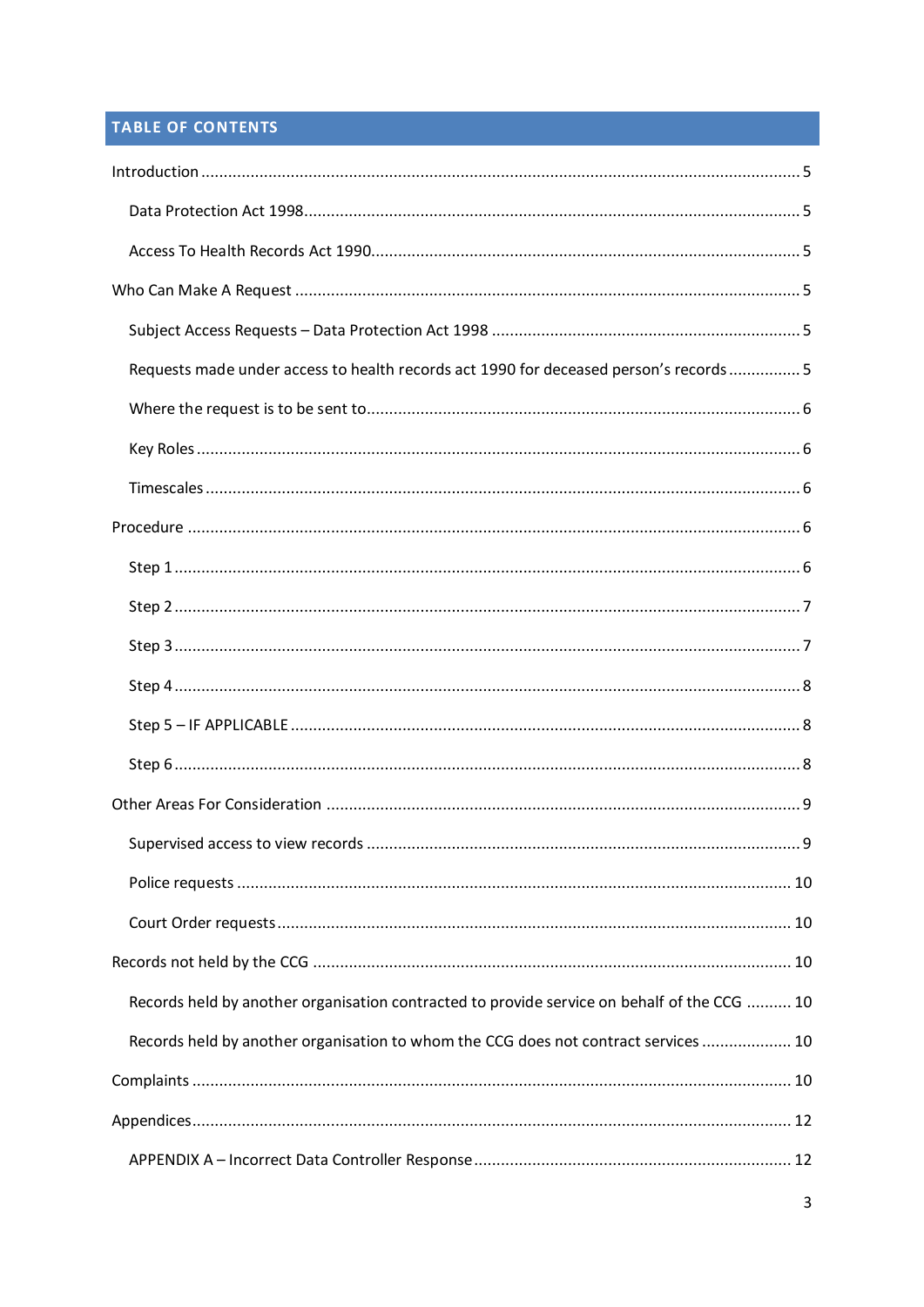| APPENDIX C - Acknowledgement Letter - If no further information required  15              |
|-------------------------------------------------------------------------------------------|
| APPENDIX D - Acknowledgement letter - requesting further information  16                  |
|                                                                                           |
|                                                                                           |
|                                                                                           |
|                                                                                           |
|                                                                                           |
|                                                                                           |
|                                                                                           |
| APPENDIX L - Subject Access Exemptions - Where right of subject access does not apply  26 |
|                                                                                           |
|                                                                                           |
|                                                                                           |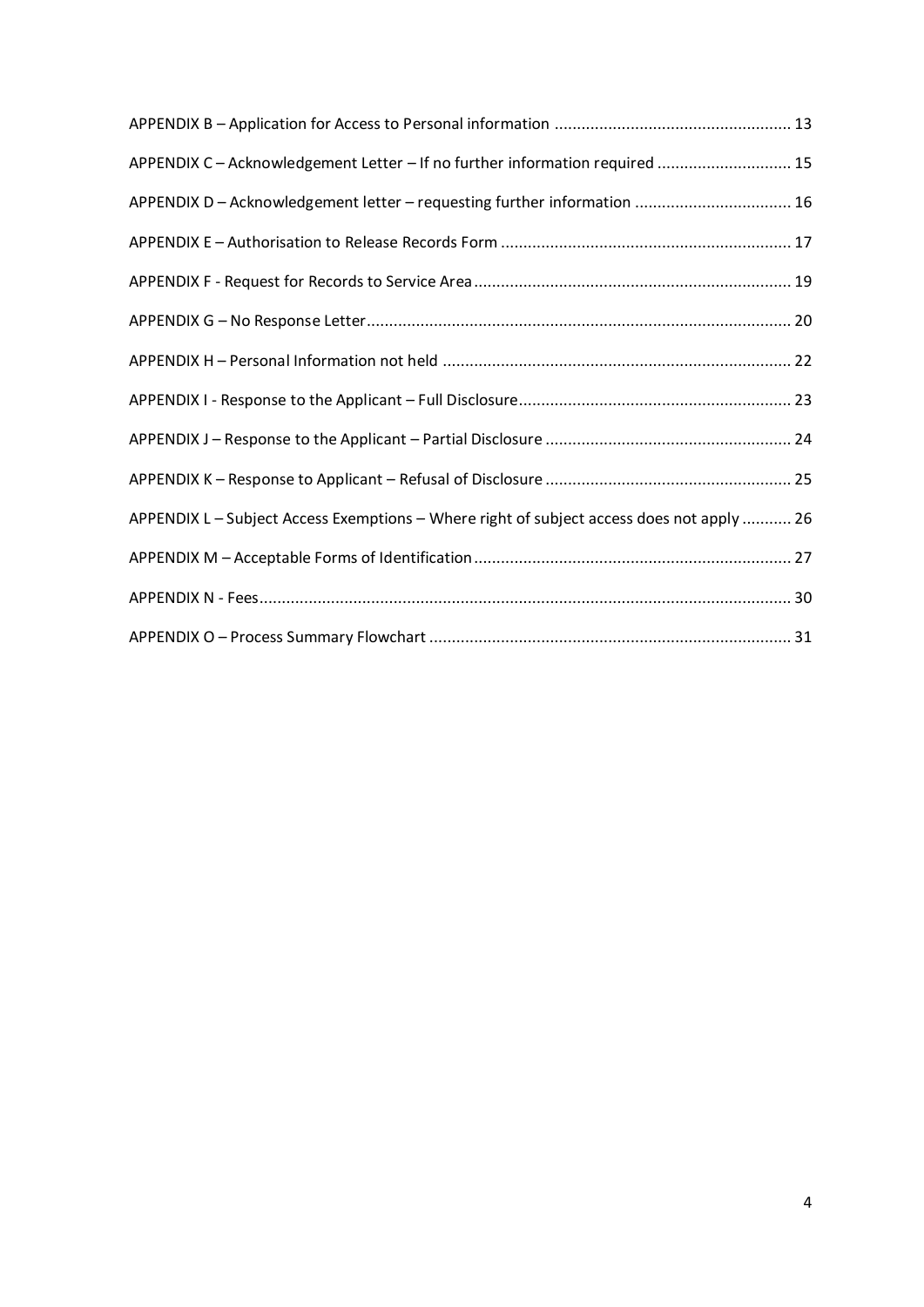## <span id="page-5-0"></span>**INTRODUCTION**

This procedure applies to XXXX CCG for records for which they are the Data Controller. The CCG must ensure there is a procedure in place to respond to requests made under the Data Protection Act 1998 and Access to Health Records Act 1990.

#### <span id="page-5-1"></span>DATA PROTECTION ACT 1998

The Data Protection Act 1998 gives individuals the right, or their authorised representative, the right to apply to access their personal data that an organisation holds about them.

<span id="page-5-2"></span>ACCESS TO HEALTH RECORDS ACT 1990

The Access to Health Records Act 1990 provides a right for authorised people to apply to access information contained within a deceased person's health record.

#### <span id="page-5-3"></span>**WHO CAN MAKE A REQUEST**

#### <span id="page-5-4"></span>SUBJECT ACCESS REQUESTS – DATA PROTECTION ACT 1998

Subject Access Requests can be made by:

- The individual themselves
- Those who have parental responsibility (if requesting a child's record)
- A representative nominated by the individual to act on their behalf such as solicitors or a relative. In these circumstances, valid consent by the individual granting the authority must accompany the application
- In certain situations a person granted an attorney or agent by the Court of Protection on behalf of an adult who is capable of consent
- The police\*
- A solicitor acting on behalf of the individual (if the claim is or likely to be against the Trust it should be treated no differently)
- Via a Court Order\*

\*Note requests made under these circumstances must have the appropriate documentation to support the application for access.

## <span id="page-5-5"></span>REQUESTS MADE UNDER ACCESS TO HEALTH RECORDS ACT 1990 FOR DECEASED PERSON'S RECORDS

Requests made under the Access to Health Records Act 1990 can be requested by:

 The patient's personal representative - a personal representative is the executor or administrator of the deceased person's estate.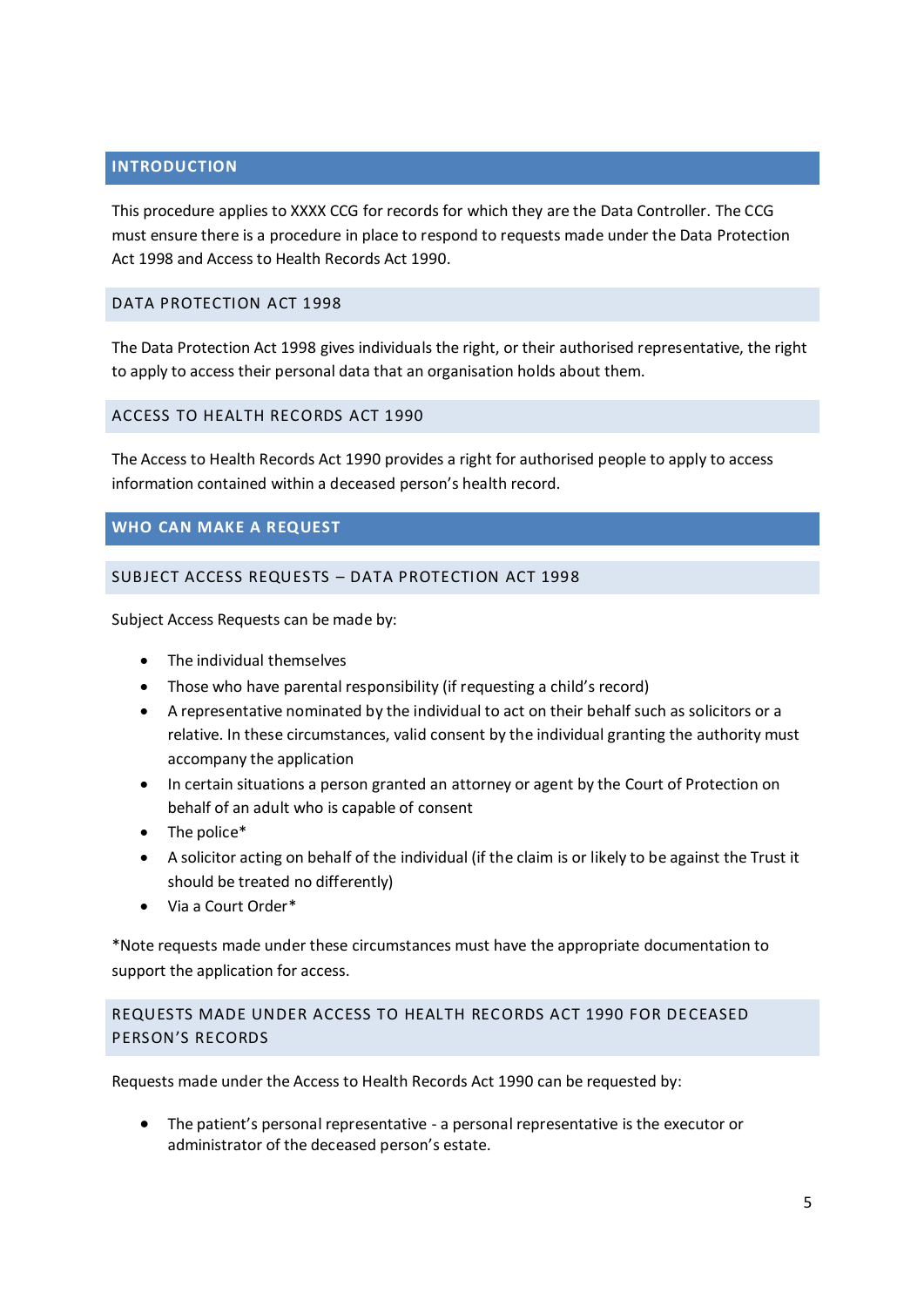Any person who may have a claim arising out of the patient's death.

#### <span id="page-6-0"></span>WHERE THE REQUEST IS TO BE SENT TO

Requests should be made in writing to:

Applications received by post

Stoke-on-Trent Clinical Commissioning Group Herbert Minton Building 79 London Road Stoke Stoke-on-Trent ST4 7PZ

The request should then be forwarded to **Head of Governance**

The CCG should also be aware that requests can also be made via social media, verbally or via the CCG website.

#### <span id="page-6-1"></span>KEY ROLES

The CCG's Subject Access Lead is the Head of Governance. They are responsible for managing the request for information and responding to the applicant.

The CCG's Caldicott Guardian is the Director of Nursing and Quality. The Caldicott Guardian is responsible for overseeing the request process and approving release of the information to the applicant.

#### <span id="page-6-2"></span>TIMESCALES

Data Protection Act 1998 – The CCG should comply with the request within 21 days unless exceptional circumstances apply in which the applicant should be informed.

Access to Health Records Act 1990 – The CCG should reply to the request within 21 days where the record has been added to in the last 40 days, and within 40 days otherwise.

# <span id="page-6-3"></span>**PROCEDURE**

#### <span id="page-6-4"></span>STEP 1

- Check which scope the request falls under:
	- o If the subject is living Subject Access\*
	- o If the subject is deceased Access to Health Records
- Is there sufficient information to verify the subject's identity\*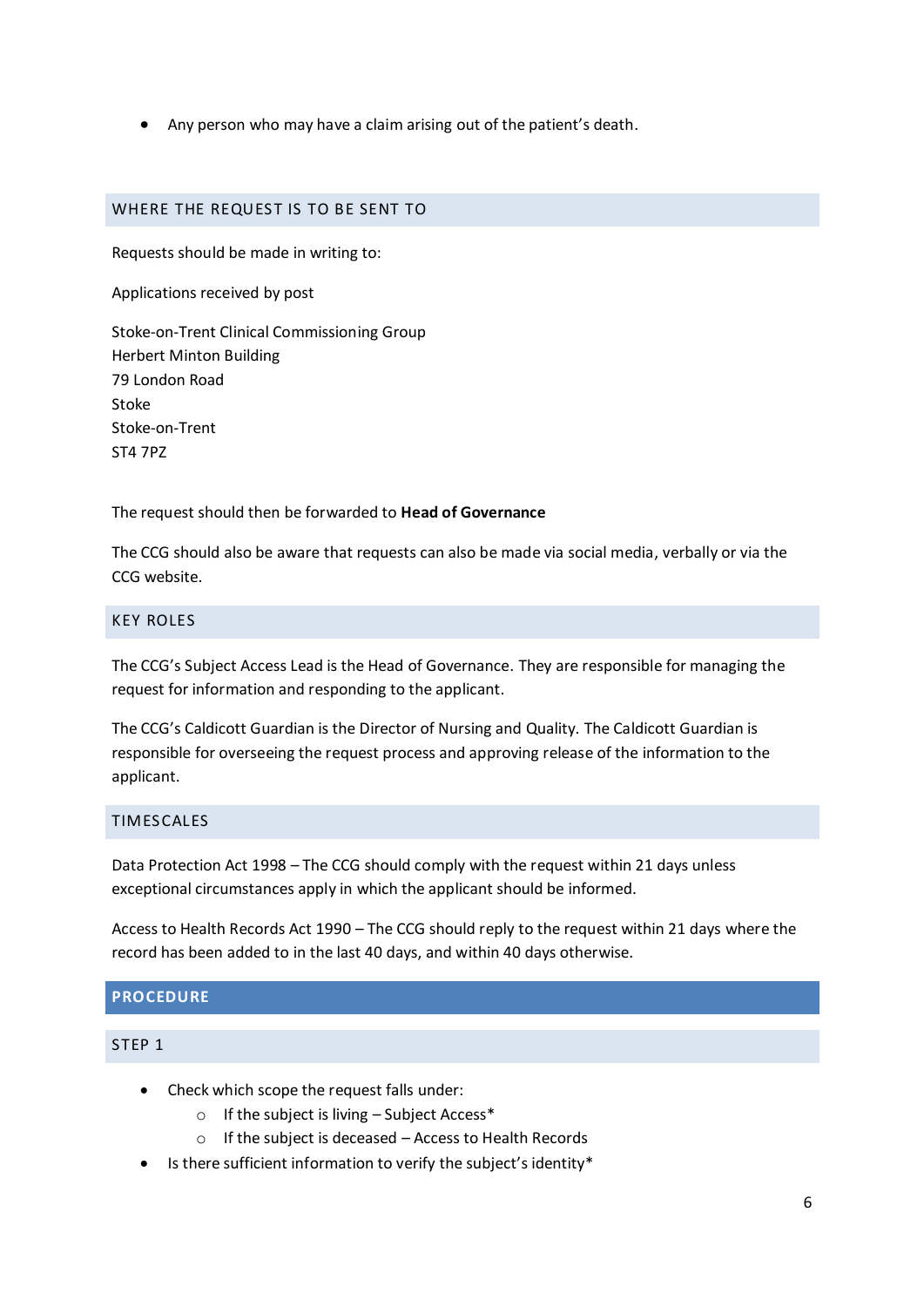- Is there the necessary information to verify the authorised representative's identity
- Is there the adequate information to enable the CCG to locate the information requested
- Does the CCG hold the information requested

#### \***Note**

- $\circ$  The request doesn't have to quote the Act in order to be processed as a Subject Access Request.
- $\circ$  If identity needs to be verified, the deadline clock stops until the CCG is satisfied with identity of the data subject and/or their representative
- $\circ$  Acceptable forms of ID are located in Appendix M. However if the subject is known to the CCG i.e. a member of staff, verifying identity may not be required.

# <span id="page-7-0"></span>STEP 2

- Log the request using the CCG request log generating a reference number and calculate deadline for response\*
- Acknowledge receipt of the request providing the necessary contact details and appropriate fee to be paid if applicable (see Appendices C and D). If further information is required an Access to Personal Information Form (see Appendix B) should be enclosed and ask the applicant to complete and return to the CCG to allow their request to be processed.\*
- If the CCG isn't the Data Controller of the information requested, a response letter informing the applicant of this must be sent as soon as possible providing any detail to where they may be able to locate the correct Data Controller (see Appendix A).
- If a reply is not received within one month of the letter being sent a reminder letter should be sent (see Appendix G) asking if the application is still required. If after a further 10 working days no response has been received, the request can be closed.

#### \***Note**

- $\circ$  NHS bodies should respond to requests within 21 calendar days unless there are extenuating circumstances – these should be explained to the requestor.
- o Until the fee for the request (if applicable) is received the clock stops for the deadline and restarts again once the fee and further information if required is received.
- o Information on fees can be found at Appendix N.

#### <span id="page-7-1"></span>STEP 3

- Identify the service area(s) the request relates to
- Request the identified service area(s) collate, photocopy and check the requested information and if any exemption applies (see Appendix F). If the service area(s) are unsure whether information needs to be redacted or exempted, they should refer to the trained CCG's Subject Access Lead or Caldicott Guardian.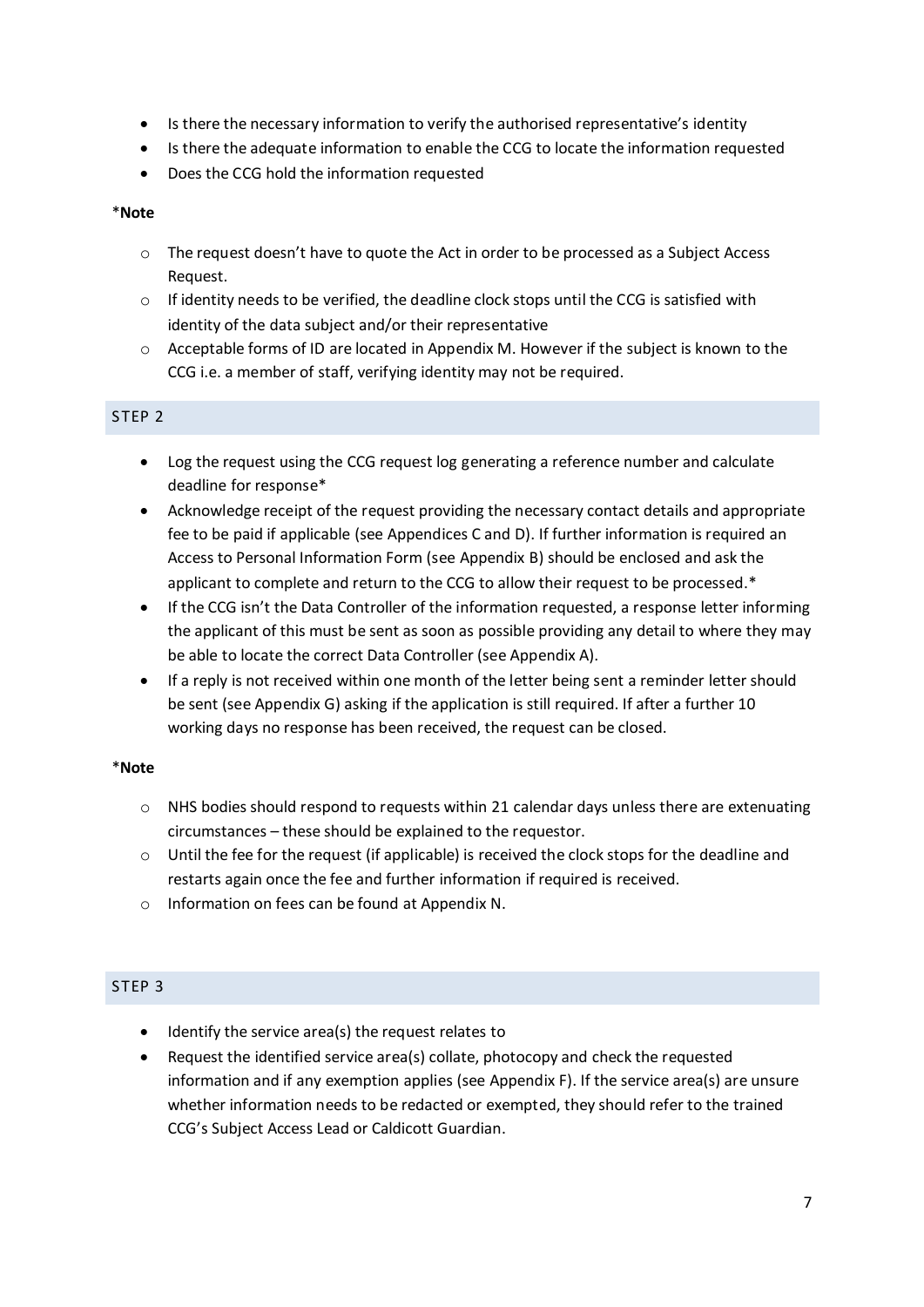- Ask the service area to contact the Subject Access Lead if there are any reasons why the request cannot be met to the timescale.
- Request the service area return the relevant information 5 working days before the deadline date at the latest to ensure all the relevant information has been received and that there is still time to complete any final checks prior to responding.

#### <span id="page-8-0"></span>STEP 4

- If records haven't been received 7 days prior to the deadline date, contact the service the request was sent to and ask for an update.\*
- If after searching for the records it is found the CCG isn't the Data Controller of the information requested and doesn't hold the records, the applicant must be informed as soon as possible (see Appendix H).
- Once the requested information has been received back from the service; check the records relate to the correct subject, check all the relevant information is included and the records have been authorised for release by the Caldicott Guardian (see Appendix E).
- Complete a final check of the records ensuring no duplication, that the records are legible, there are no abbreviations, if so provide a list of abbreviations to the applicant and if sections illegible, provide a transcription alongside the original. Also identify if any information falls under an exemption.\*
- Scan a copy or photocopy the information that is going to be released for future reference, ensuring that a copy of the information both prior and subsequent to any redactions is kept..

#### Note\*

- $\circ$  If the service area informs that they are unable to provide the required information in time to meet the deadline, ask them to confirm when it is likely they will be able to and inform the requestor of this as soon as possible.
- o A list of exemptions can be found at Appendix L.

#### <span id="page-8-1"></span>STEP 5 – IF APPLICABLE

- If any information should fall under an exemption and information requires redacting, this can be completed by using a black marker on the relevant information which should then be photocopied. This process should be repeated until all the information is no longer visible.
- If any requests are subject to an exemption these should be confirmed with the Caldicott Guardian, be logged within the request log and a record made on the Caldicott Issues Log. Separate copies of the redacted and original information must be kept and the reasons for each redaction noted should they be questioned following responding to the applicant.
- <span id="page-8-2"></span> When responding to the requestor an explanation must be provided to explain the reason why information has been exempted, unless the CCG's Caldicott Guardian has justified why the reasons for exemption shouldn't be shared with the applicant using the Caldicott log i.e. release would cause unwarranted and substantial damage or distress.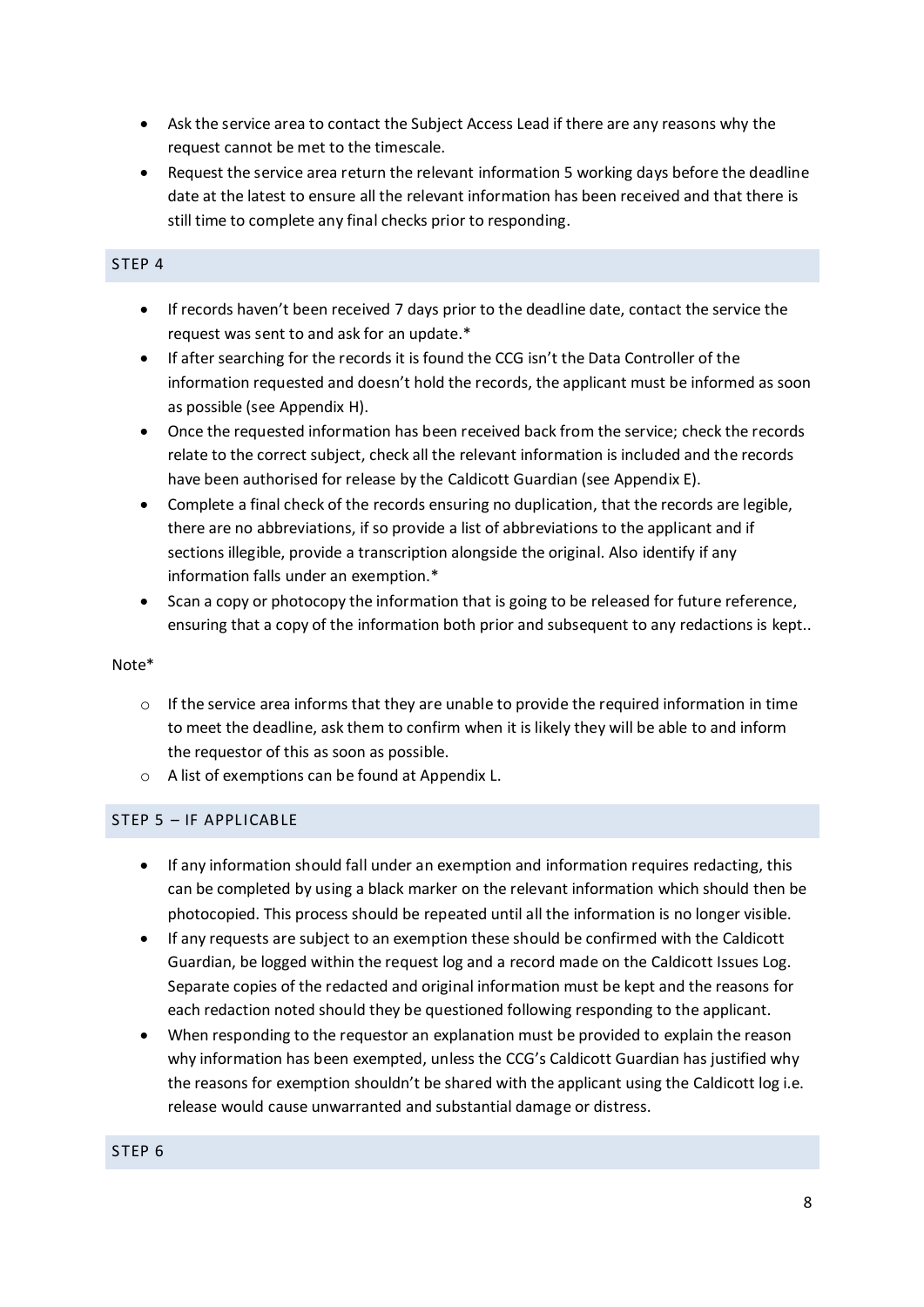- Collate the information authorised for release and complete the appropriate covering letter\*
- The applicant may specify the method in which they receive the information. This would usually be either by email, hand collection or by post.
- If the applicant requests the information via email:
	- Confirm the email address the information is to be sent to
	- Mark the email for the attention of a named person and Private and Confidential.
	- Send from an NHS.net account (preferably a shared inbox) using the 'Send Secure' guidance – guidance can be found at [http://systems.hscic.gov.uk/nhsmail/secure/senders.pdf.](http://systems.hscic.gov.uk/nhsmail/secure/senders.pdf)
	- Request acknowledgement that the email has been received
- If the applicant requests to hand collect the information:
	- o a date and time should be agreed ensuring if necessary the appropriate ID is available
- If the applicant requests information via post:
	- $\circ$  Enclose the information in a tamper proof envelope, sent to the attention of a named person, marked Private and Confidential and the address clearly marked to where the information is to be delivered to. Ensure a return address is included on the envelope in case of failed delivery.
	- $\circ$  The information must be sent by Recorded Delivery as a minimum and retaining the postal number
- Once all relevant information has been sent the request log needs to be updated.

#### \***Note**

o Examples of covering letters can be found in Appendices I, J and K.

#### <span id="page-9-0"></span>**OTHER AREAS FOR CONSIDERATION**

#### <span id="page-9-1"></span>SUPERVISED ACCESS TO VIEW RECORDS

Viewing the records is an option but only if both parties agree.

If the viewing is supported the process of reviewing the data sources and records follows the same process. The records must not be left unattended with the patient / service user so the appropriate senior manager must remain in the room to ensure that the records are not tampered with and to explain any entries or terminology or decipher and help with any legibility queries.

On occasions research organisations will request access to the records as part of a research project. Access can only be approved to relevant information with the prior written consent of the person or their personal representative. The appropriate senior manager must be informed and the records reviewed as per the process above and the information disclosed to the research organisation.

If a person wishes to view their records and then wants to be provided with copies this would still come under the one access request.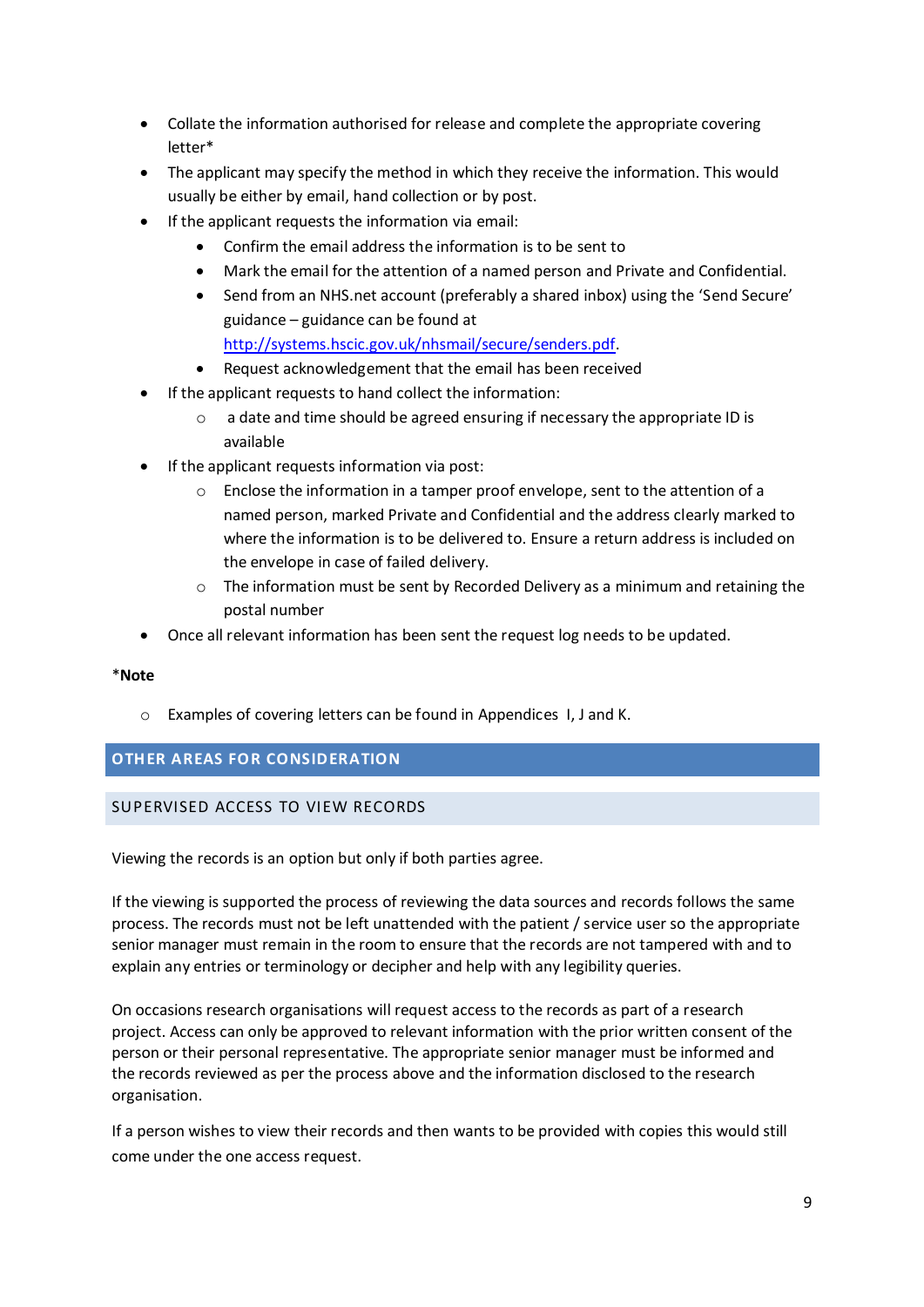#### <span id="page-10-0"></span>POLICE REQUESTS

Requests where the consent is available may be processed in the same way as solicitors or third party requests to release notes to the police. The Information Governance Support Officer and / or the Caldicott Guardian should be informed of any requests for records from the police which are not accompanied by the written consent of the data subject. The request from the police must be in writing to comply with the Data Protection Act Section 29 (3) (the prevention and detection of a crime or the apprehension or prosecution of offenders) and must be signed by a senior ranking officer.

Original health records must not be given to the police and there will be no charge for copies of records.

#### <span id="page-10-1"></span>COURT ORDER REQUESTS

All court orders and associated documents must be brought to the attention of the Information Governance Support Officer and / or the Caldicott Guardian. Authorisation will be requested from the professional involved and copies of records will be given to the Court. The original records must not be released.

#### <span id="page-10-2"></span>**RECORDS NOT HELD BY THE CCG**

## <span id="page-10-3"></span>RECORDS HELD BY ANOTHER ORGANISATION CONTRACTED TO PROVIDE SERVICE ON BEHALF OF THE CCG

There are instances where the CCG contracts out services to the Midlands and Lancashire CSU or another organisation, such as Individual Patient Activity/Continuing Health Care or Complaints.

In these instances the CCG does not hold the records therefore the CSU service who holds those records is responsible for processing the request for records, on behalf of the CCG. Therefore the CCG need to redirect the request to the relevant team within the CSU and request that they follow their procedure to manage the request on behalf of the CCG. The CCG should advise the applicant of this by amending the acknowledgement letter at Appendix C to provide contact details for the team who will be processing the request on behalf of the CCG and the reasons why they will be doing so.

# <span id="page-10-4"></span>RECORDS HELD BY ANOTHER ORGANISATION TO WHOM THE CCG DOES NOT CONTRACT **SERVICES**

If the request relates to a request for records where the CCG is not the Data Controller, a letter should be sent to the applicant (see Appendix A) advising the CCG is not the Data Controller and provide suggestions to where the request should be forwarded to.

#### <span id="page-10-5"></span>**COMPLAINTS**

If the applicant is dissatisfied with the information provided or the manner the request has been handled by the CCG, they are entitled to complain following the CCG's complaints procedure.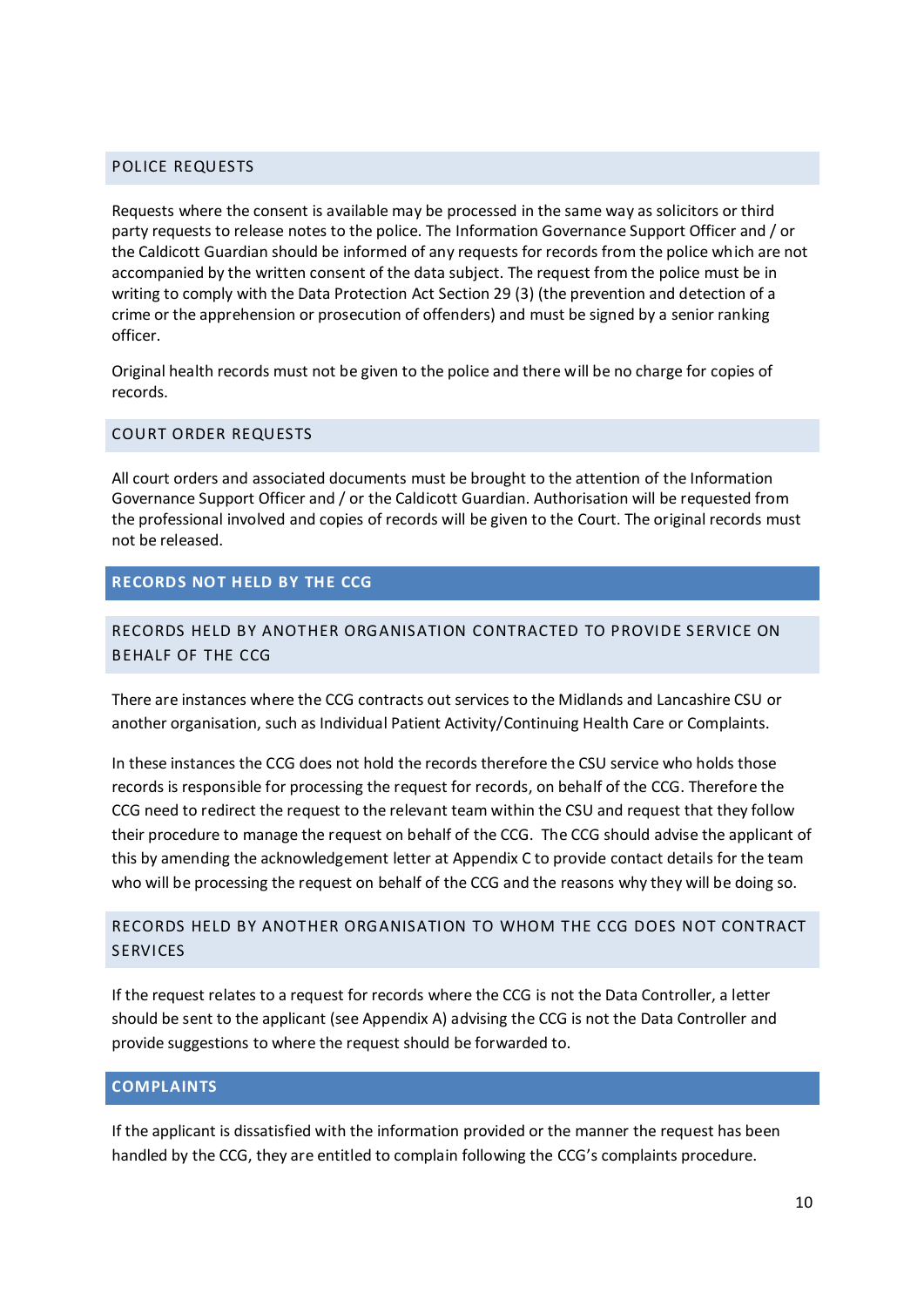Insert contact details of relevant CCG complaints department

NHS Midland and Lancashire Commissioning Support Unit Anglesey House, Anglesey Court, Wheelhouse Road, Rugeley, WS15 1UL Freephone: 0800 030 4563 for confidential/sensitive information: [STCSU.PatientServices@nhs.net](mailto:STCSU.PatientServices@nhs.net) Generic team box: [feedback@staffordshirecss.nhs.uk](mailto:feedback@staffordshirecss.nhs.uk)

If the applicant is still dissatisfied once the complaints process is completed, they are entitled to make a complaint to the Information Commissioners Office (ICO).

The Information Commissioner's Office Wycliffe House Water Lane Wilmslow Cheshire SK9 5AF Telephone: 0303 123 1113 Email: [casework@ico.gsi.gov.uk](mailto:casework@ico.gsi.gov.uk) Website: [www.ico.gov.uk](http://www.ico.gov.uk/)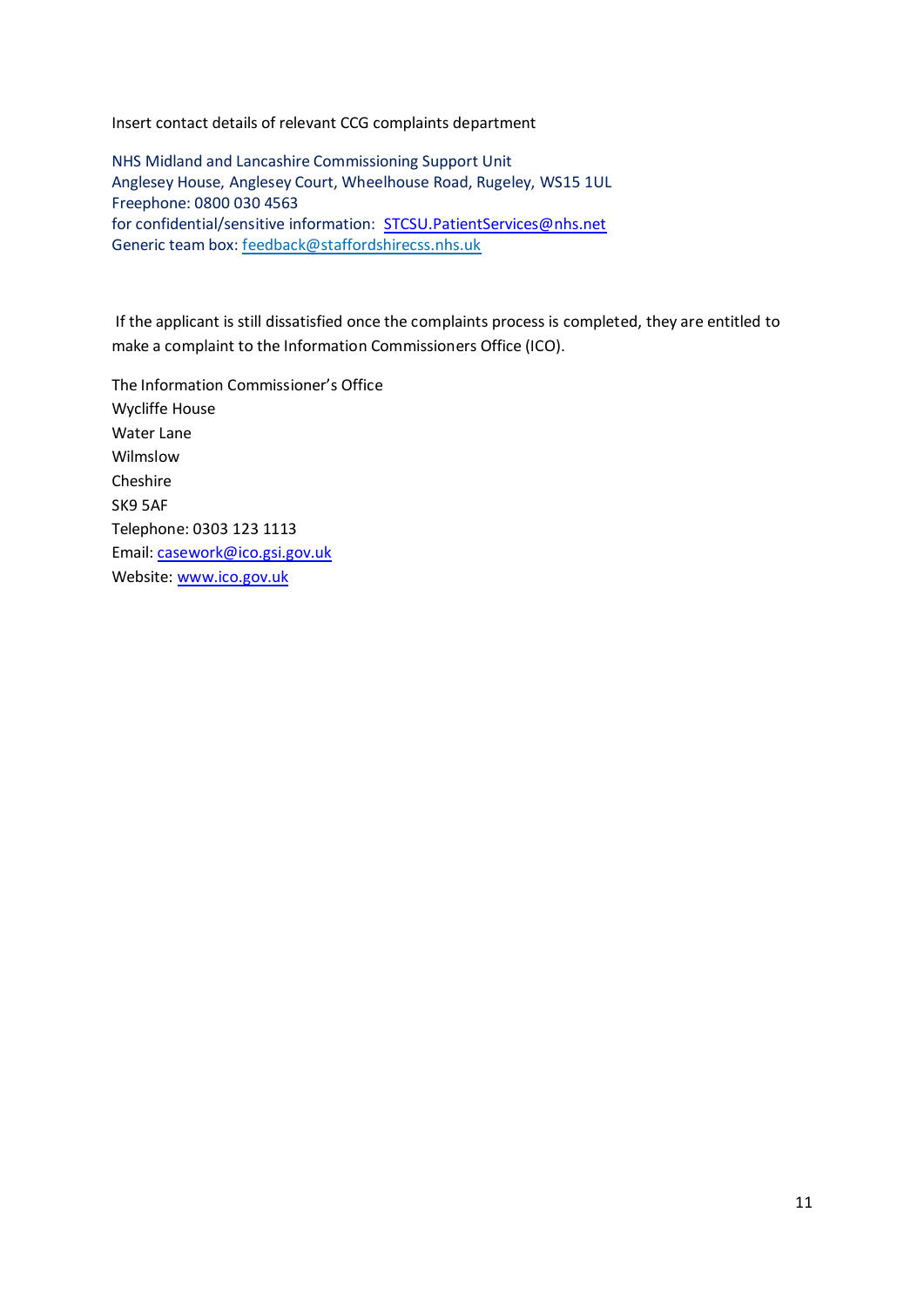#### <span id="page-12-0"></span>**APPENDICES**

#### <span id="page-12-1"></span>APPENDIX A – INCORRECT DATA CONTROLLER RESPONSE

Our ref: Your ref:

Address Address Address Postcode

Date

**CONFIDENTIAL** 

Dear Sir/madam

Re: Name - D.O.B.

Thank you for your request dated XXXXXX regarding your personal information under s.7 (1) of The Data Protection Act 1998.

XXX CCG can only provide information held by this organisation, as the registered Data Controller.

As the information you require is held by **INSERT NAMES / ADDRESSES OF POSSIBLE DATA** CONTROLLERS, a request will have to be sent to these organisation(s) individually, following their Subject Access process, as they are Data Controllers in their own right.

If you wish to discuss the matter further, please contact me on the above number.

Yours sincerely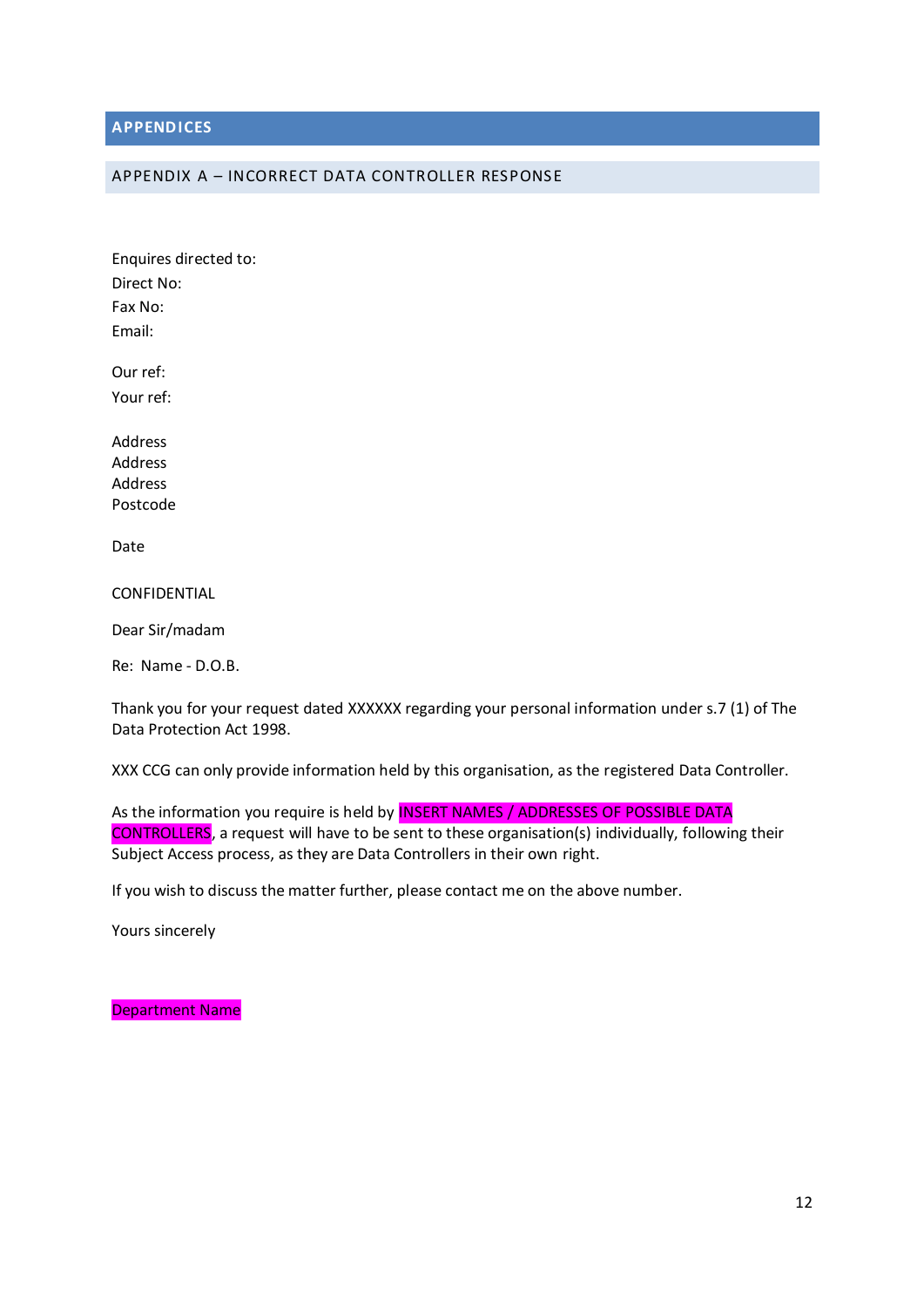# <span id="page-13-0"></span>APPENDIX B – APPLICATION FOR ACCESS TO PERSONAL INFORMATION

# **APPLICATION FOR ACCESS TO PERSONAL INFORMATION**

| Once completed, please send this form to: | XXX |
|-------------------------------------------|-----|
|                                           |     |

# **Section 1 – Individual's Details Requested**

| Individual's full name                                   |  |
|----------------------------------------------------------|--|
|                                                          |  |
| Previous name(s)                                         |  |
| Date of birth                                            |  |
| NHS Number (if known)                                    |  |
| <b>Applicant's Current Address</b>                       |  |
| Applicant's Previous Address (if applicable)             |  |
| Contact information - Telephone number, email<br>address |  |

# **Section 2 – Description of the information you require**

Please provide as much information as possible giving full details of the periods you are interested in.

| Types of Information Required | Date |
|-------------------------------|------|
|                               |      |
|                               |      |
|                               |      |
|                               |      |
|                               |      |
|                               |      |
|                               |      |
|                               |      |
|                               |      |
|                               |      |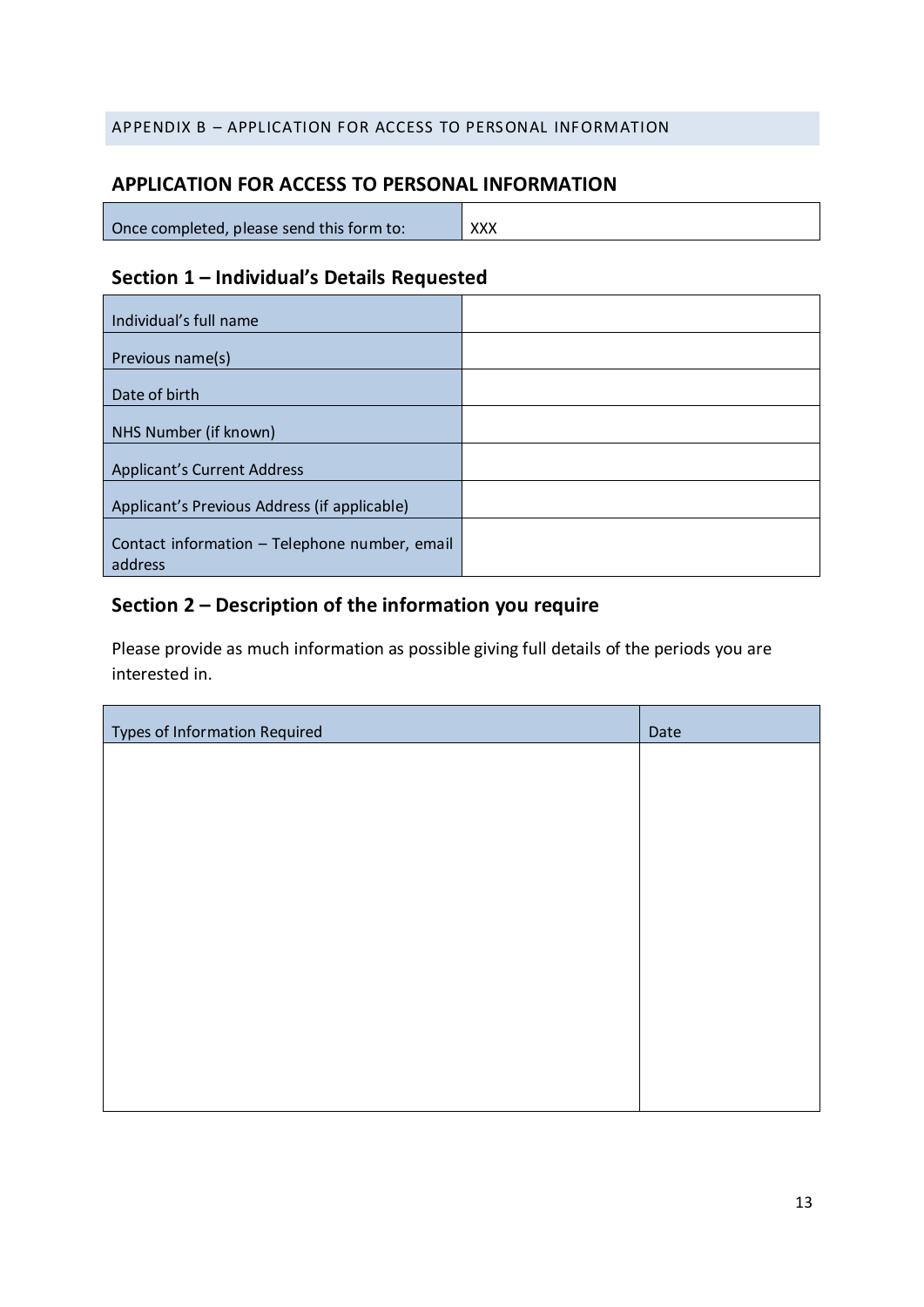# **Section 3 – Declaration**

I declare that the information given by me is correct to the best of my knowledge and that I am entitled to apply for access to the personal information referred to above under the terms of the Data Protection Act 1998/Access to Health Records Act 1990.

| Applicants Name                                                                       |  |
|---------------------------------------------------------------------------------------|--|
| Address to which reply should be sent (if<br>different from above) including postcode |  |
| Signature of applicant                                                                |  |

(If you are not the person named in Section 1, please tick  $\boxtimes$  one of the following boxes)

| I am the parent/guardian of an individual under 16 years old who has completed the<br>Authorisation section (Section 5).                           |  |
|----------------------------------------------------------------------------------------------------------------------------------------------------|--|
| I am the parent/guardian of an individual under 16 years old who (is unable to understand<br>the request/has consented to my making this request). |  |
| I am the deceased patient's personal representative and attach confirmation of my<br>appointment by a court to manage the patient's affairs        |  |
| I am the legal representative of the individual, and they have given signed authorisation<br>(Section 5)                                           |  |
| Other (please specify)                                                                                                                             |  |

# **Section 4 – Authorisation**

I hereby authorise XXXX CCG to release the requested personal data that they may hold relating to me to ……………………………………….. (enter the name of the person acting on your behalf), to whom I have given consent to act on my behalf.

Signature of Applicant………………………………. Date…………………………………..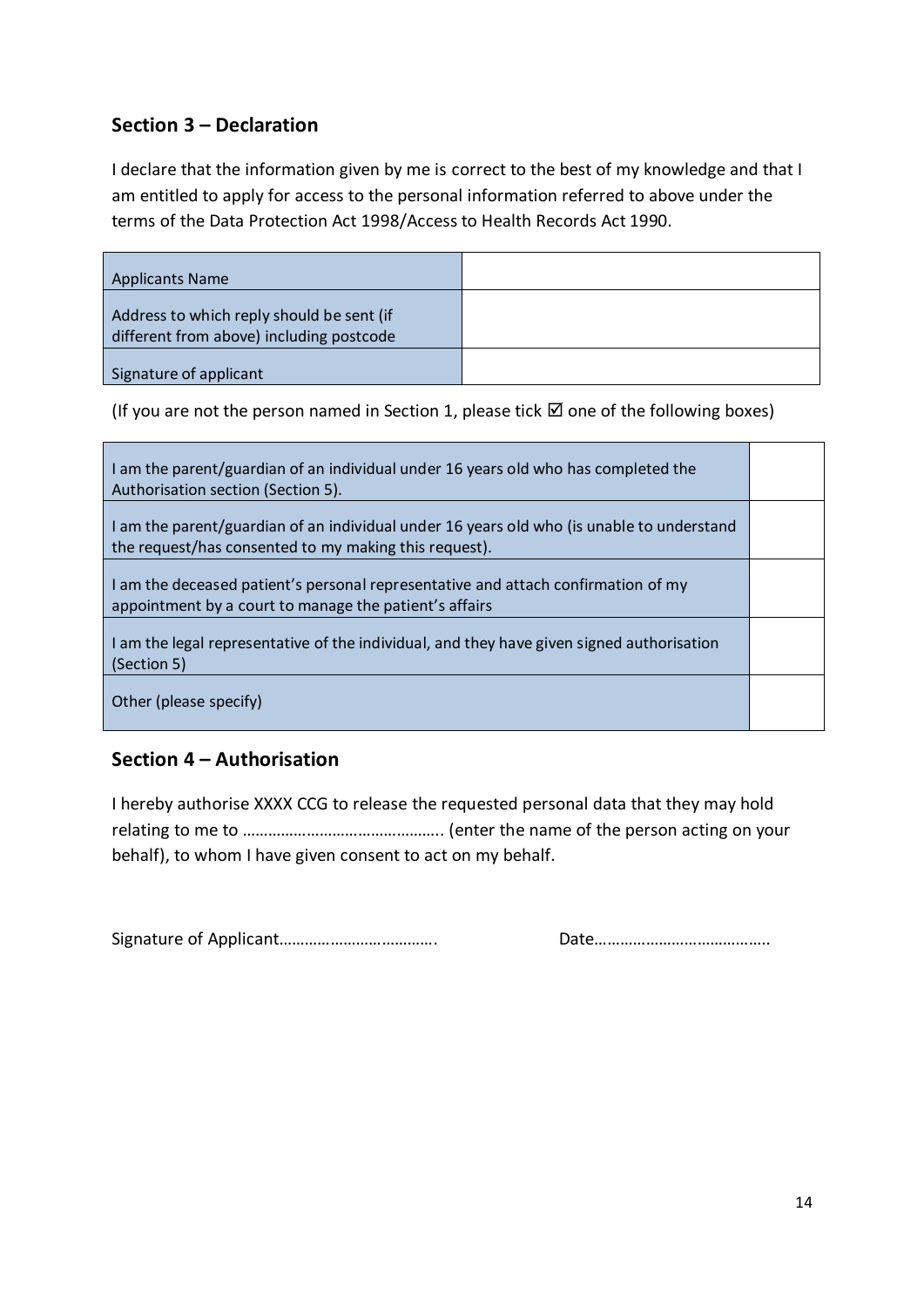#### <span id="page-15-0"></span>APPENDIX C – ACKNOWLEDGEMENT LETTER – IF NO FURTHER INFORMATION REQUIRED

Enquires directed to: Direct No: Fax No: Email:

Our ref: Your ref:

Address Address Address Postcode

Date

CONFIDENTIAL

Dear Sir/madam

Re: Name - D.O.B.

Thank you for your letter dated ……….., requesting a copy of your personal information We will deal with your request in accordance with the Data Protection Act 1998/Access to Health Records Act 1990.

The charge for this service will be \*insert amount of fee chargeable if applicable\*. A cheque should be made payable to xxxx CCG at the above address. (\*delete if no fee is to be charged)

We will deal with your request within the statutory timescales once we have received this fee (\*delete reference to fee is no fee is being charged). I look forward to hearing from you.

Yours sincerely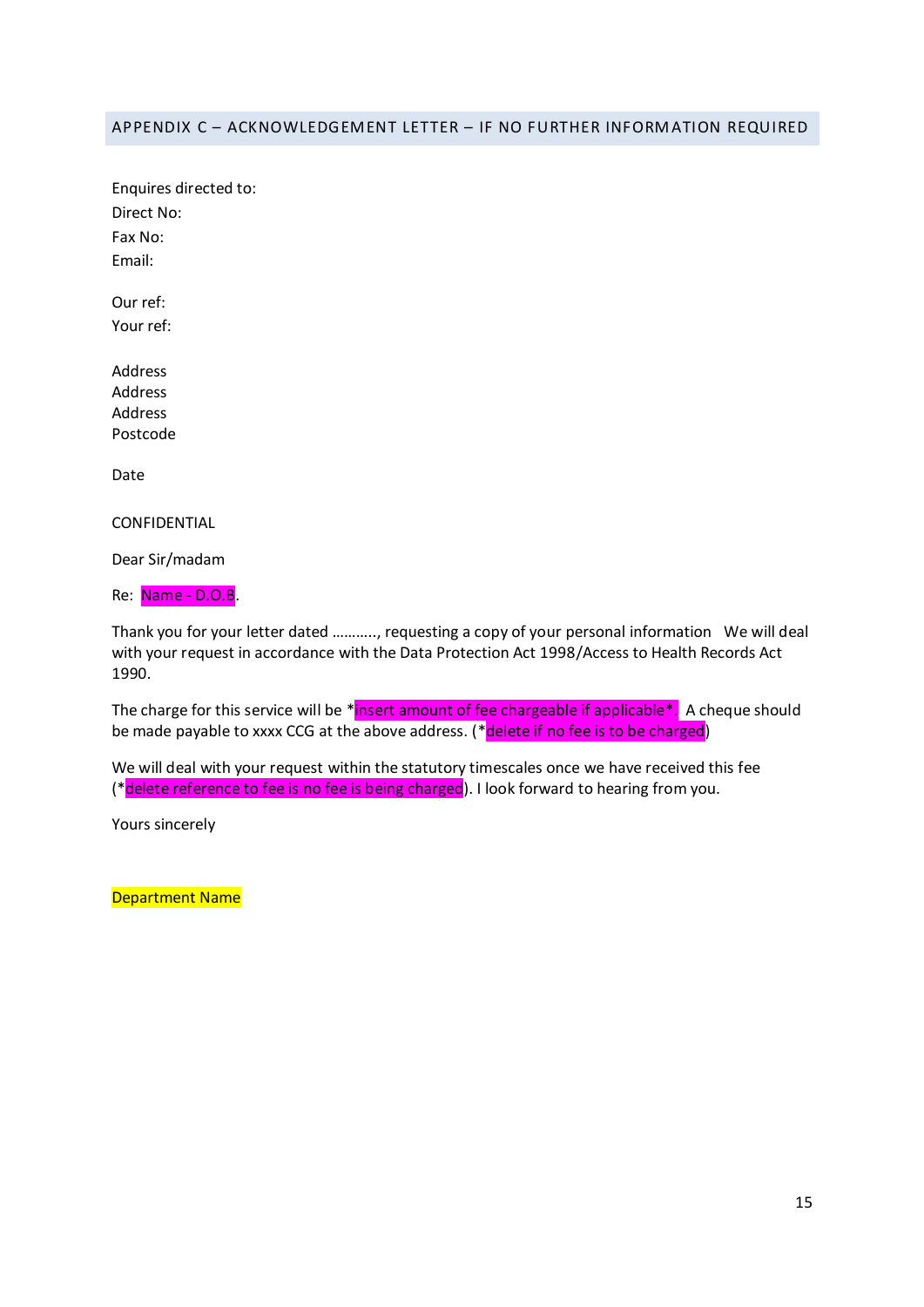#### <span id="page-16-0"></span>APPENDIX D – ACKNOWLEDGEMENT LETTER – REQUESTING FURTHER INFORMATION

Enquires directed to: Direct No: Fax No: Email:

Our ref: Your ref:

Address Address Address Postcode

Date

CONFIDENTIAL

Dear Sir/madam

Re: Name - D.O.B.

Thank you for your letter dated ……….., requesting a copy of your personal information We will deal with your request in accordance with the Data Protection Act 1998/Access to Health Records Act 1990.

The charge for this service will be \*insert amount of fee chargeable if applicable\*. A cheque should be made payable to xxxx CCG at the above address. (\*delete if no fee is to be charged)

Please find enclosed an application for access to personal information form that must be completed and sent to the above address prior to us releasing your records. In addition to this please supply a copy of your identification or your authority to act on behalf of the data subject. A list of acceptable forms of identification has been provided with this letter. (\*delete if proof of ID not required)

We will deal with your request within the statutory timescales once we have received this fee (\*delete reference to fee is no fee is being charged). I look forward to hearing from you.

Yours sincerely

#### Department Name

Enc. Application for Access to Personal Information form, list of acceptable forms of identification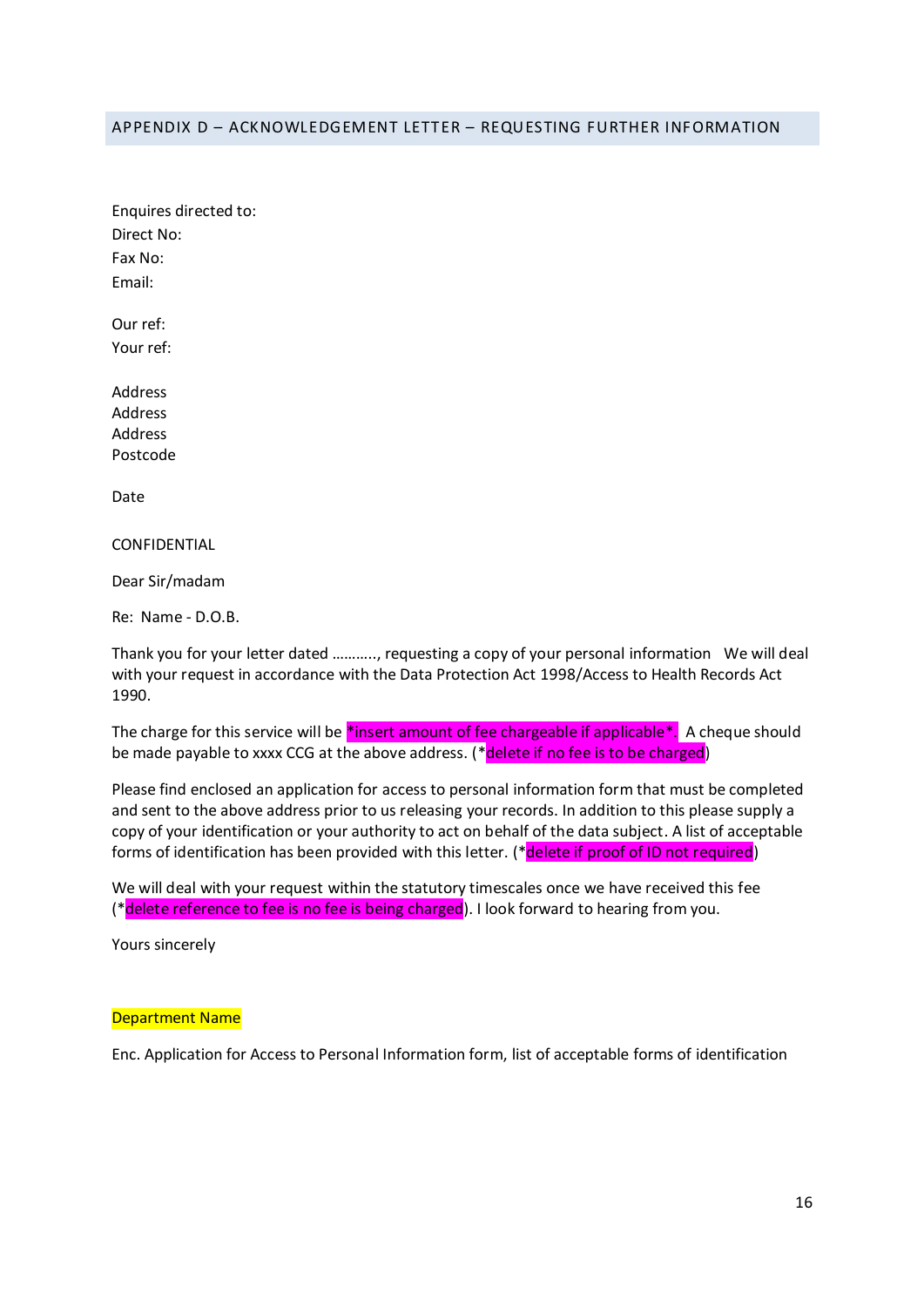#### <span id="page-17-0"></span>APPENDIX E - AUTHORISATION TO RELEASE RECORDS FORM

# **AGREEMENT TO DISCLOSURE OF RECORDS**

The form and documents to be released (copies of health/personnel records) must be sent to:

#### **Director of Nursing and Quality – Caldicott Guardian**

Documents must not be released directly to the applicant

| Person's Name |  |
|---------------|--|
| Date of Birth |  |
| Address       |  |

| <b>AUTHORISER'S DECLARATION - Please tick relevant box or boxes</b>                                                 |  |  |
|---------------------------------------------------------------------------------------------------------------------|--|--|
| I agree to the attached records being released to the above<br>$\mathbf{1}$                                         |  |  |
| named person or the person's authorised representative.                                                             |  |  |
| Part or the whole of the records has been withheld on grounds that:<br>2                                            |  |  |
| Disclosure is likely to cause serious harm to the physical or                                                       |  |  |
| mental health of the person or of another individual                                                                |  |  |
| Access would disclose information relating to, or provided by, a                                                    |  |  |
| third party who is not a NHS health care professional and has not consented to<br>their information being disclosed |  |  |
| The record contains information the person expressly stated must                                                    |  |  |
| not be released                                                                                                     |  |  |
| The person is under 16 and I do not think he/she fully understands                                                  |  |  |
| what an application to see their records means                                                                      |  |  |
| LIST OF EXEMPTIONS/REDACTIONS ON PAGE 2 PROVIDED - Please include page number and reason                            |  |  |
| <b>LIST OF RECORDS TO SEND:-</b>                                                                                    |  |  |
| 1.<br>2.                                                                                                            |  |  |
| 3.                                                                                                                  |  |  |
|                                                                                                                     |  |  |
|                                                                                                                     |  |  |
|                                                                                                                     |  |  |
|                                                                                                                     |  |  |
|                                                                                                                     |  |  |
|                                                                                                                     |  |  |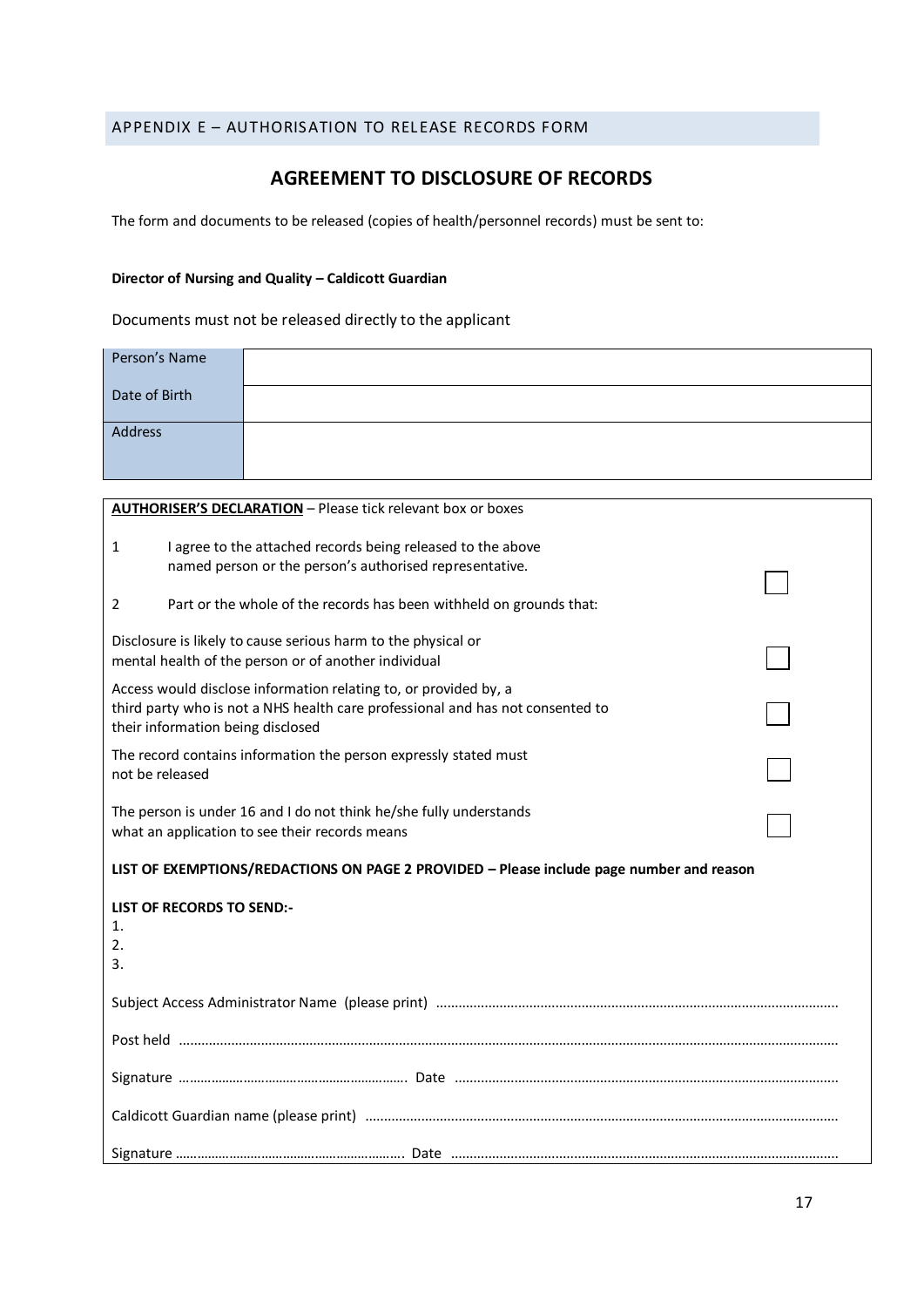| No.                     | <b>Page Number</b> | Reason for exemption/redaction |
|-------------------------|--------------------|--------------------------------|
| $\mathbf{1}$            |                    |                                |
| $\overline{2}$          |                    |                                |
| $\overline{\mathbf{3}}$ |                    |                                |
| $\overline{\mathbf{4}}$ |                    |                                |
| $\overline{\mathbf{5}}$ |                    |                                |
| 6                       |                    |                                |
|                         |                    |                                |
| 8                       |                    |                                |
| $\boldsymbol{9}$        |                    |                                |
| 10                      |                    |                                |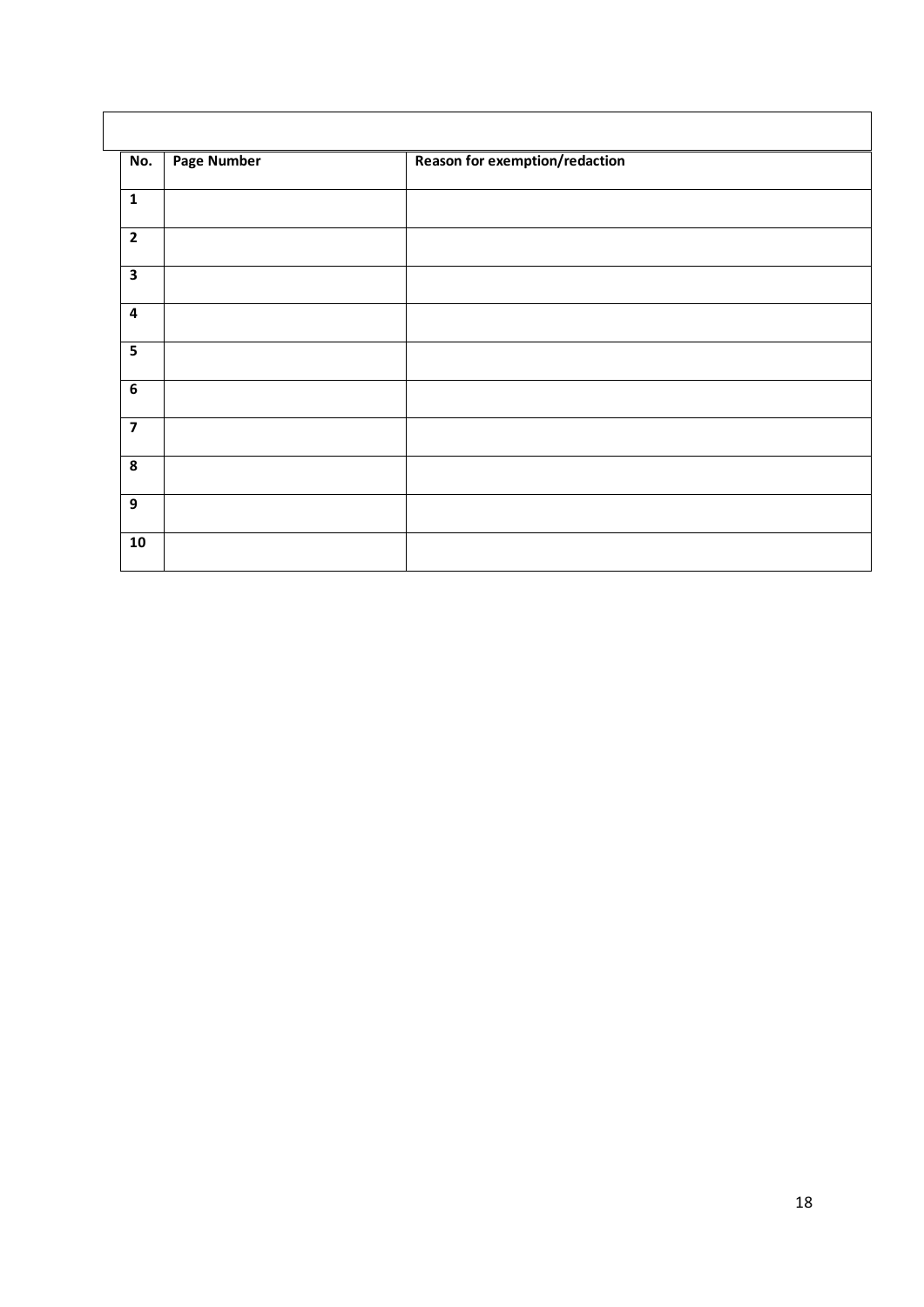#### <span id="page-19-0"></span>APPENDIX F - REQUEST FOR RECORDS TO SERVICE AREA

Dear ……….,

Please find attached a request for records in relation to …NAME OF PATIENT…..

Please could you kindly retrieve a copy of these records and ensure that they are checked and redacted if necessary.

Should you have any questions please contact myself.

The CCG's Caldicott Guardian will be approving all records prior to release to the applicant.

Please could these be returned to me no later than ......?????????????..........

Kind regards

Subject Access Lead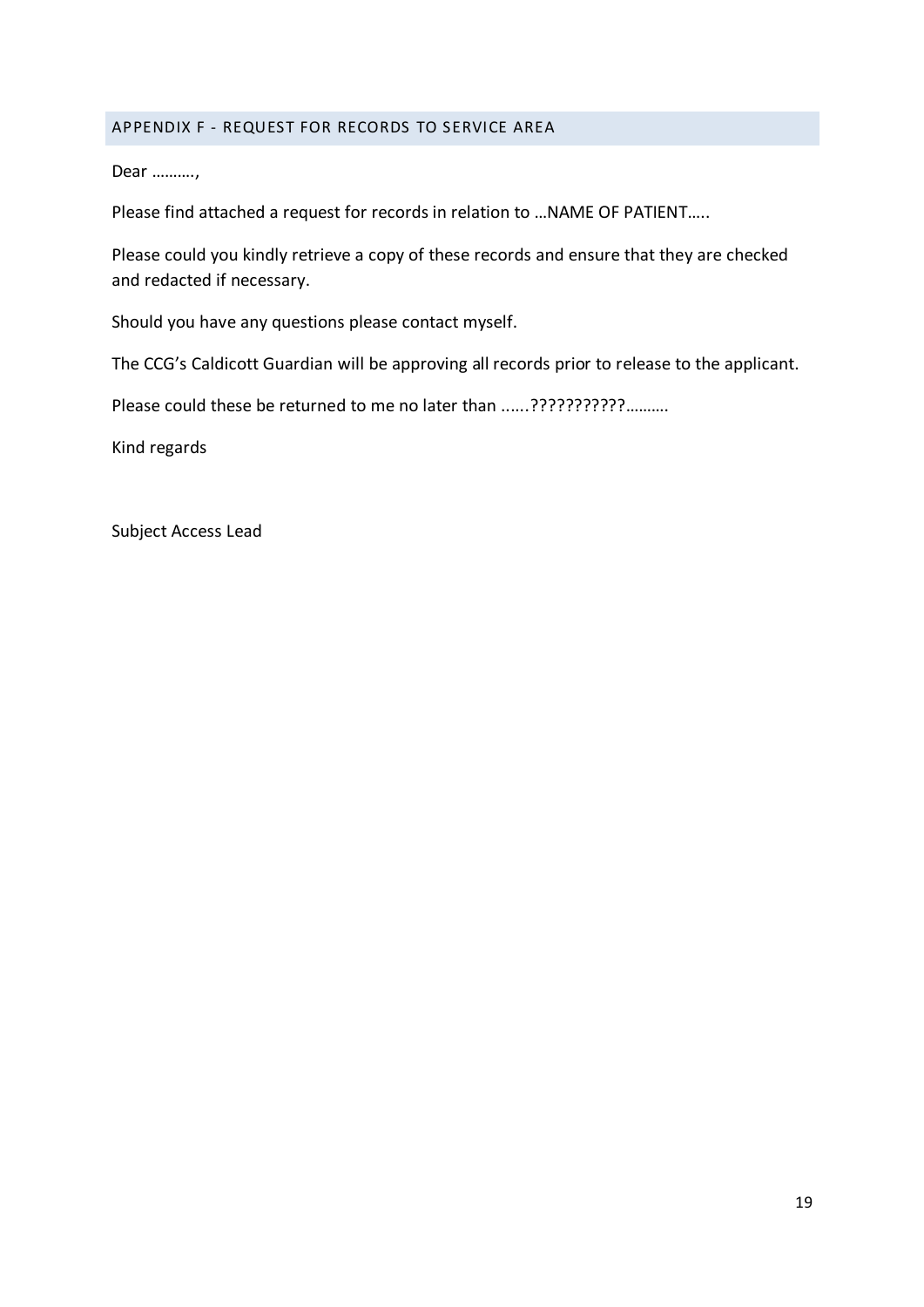<span id="page-20-0"></span>APPENDIX G – NO RESPONSE LETTER

Enquires directed to:

Direct No:

Fax No:

Email:

Our ref:

Your ref:

Address

Address

Address

Postcode

Date

CONFIDENTIAL

Dear Sir/Madam,

Re: Name - D.O.B.

I refer to your request for personal information under the Data Protection Act 1998 /Access to Health Records 1990 about the above named individual.

I am writing to advise you that the CCG has not yet received an application form / proof of identity / address information and/or appropriate fee to continue with this request. (\*delete/amend as appropriate)

If the information is still required can you please return the previously sent application form completed (\*please delete if an application form has not been requested) and appropriate fee to me at the address below. (\*please delete if fee has not been requested)

If no further communication is received within 10 days of the date of this letter the CCG will assume the information is no longer required and close this request

If you have any queries about this letter, please contact me. Please remember to quote the reference number above in any future communication.

Yours sincerely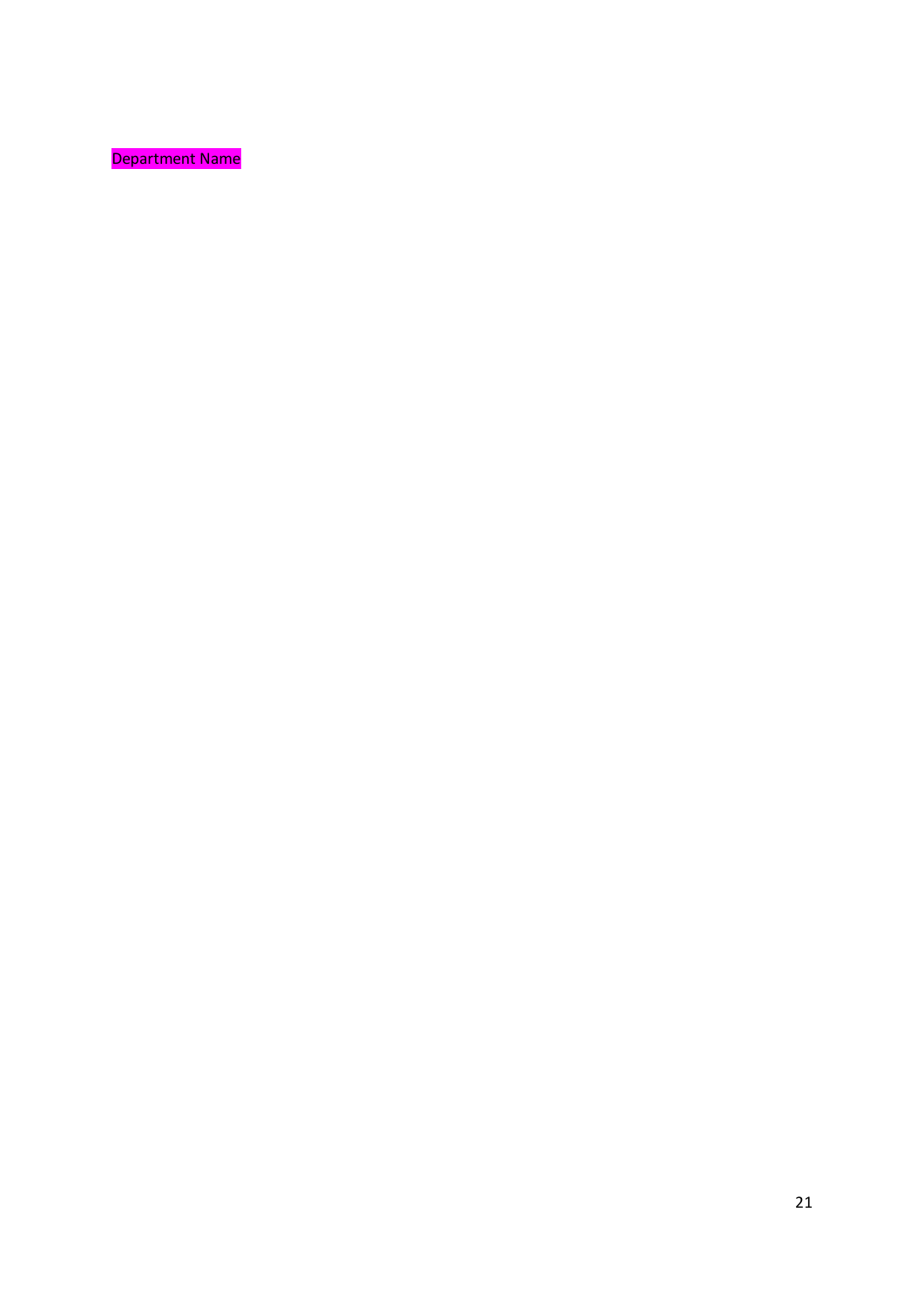#### <span id="page-22-0"></span>APPENDIX H – PERSONAL INFORMATION NOT HELD

Enquires directed to: Direct No: Fax No: Email: Our ref: Your ref: Address Address Address Postcode Date CONFIDENTIAL Dear Sir/Madam, Re: Name - D.O.B.

I refer to your request for personal information under the Data Protection Act 1998 /Access to Health Records 1990 about the above named individual.

I am writing to advise you that following a search of our paper and electronic records, I have established that the information you requested is not held by this organisation.

However we think it may be held by the following: INSERT – Names / Addresses on possible data controllers

If you have any queries about this letter, please contact me. Please remember to quote the reference number above in any future communication.

Yours sincerely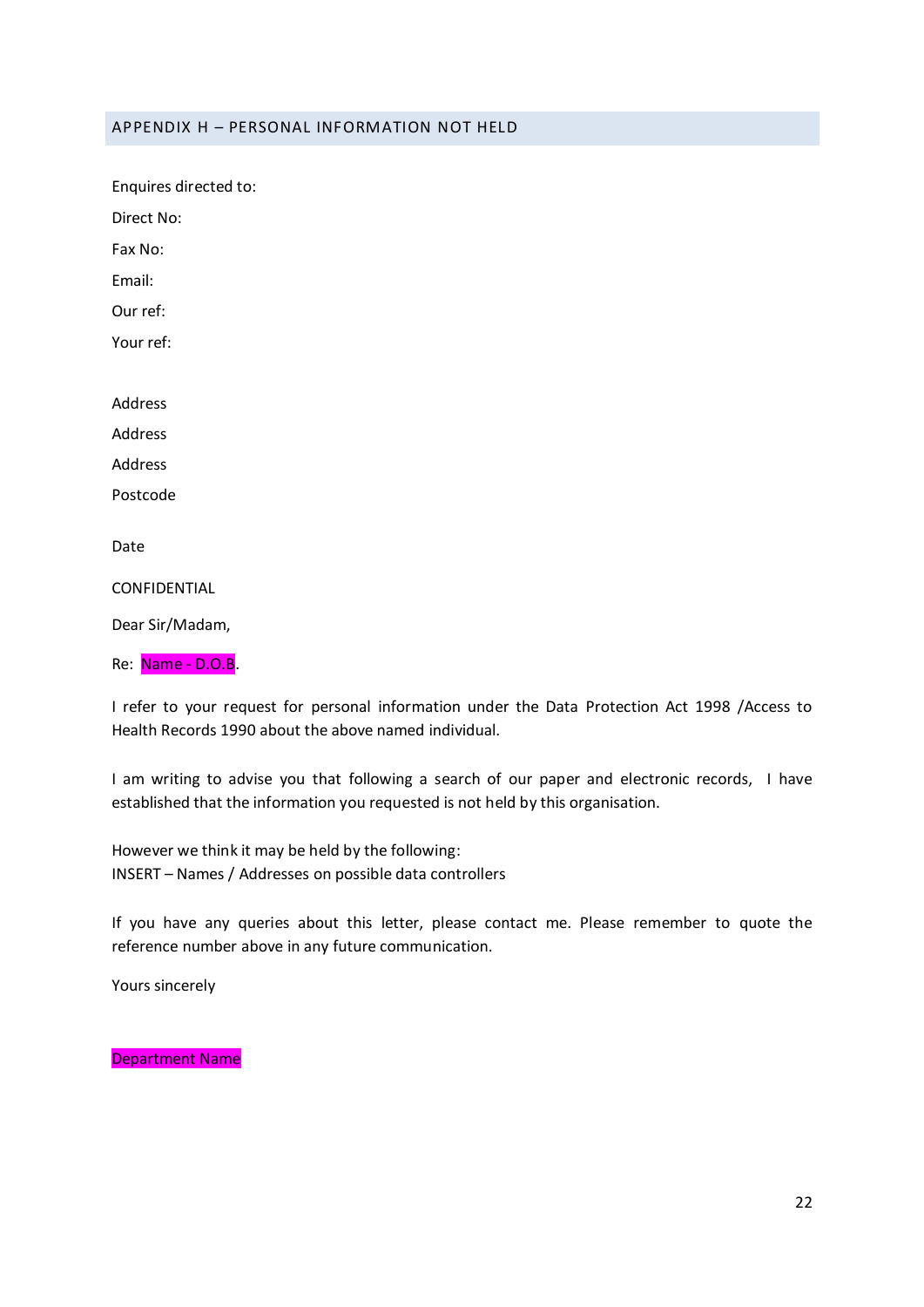#### <span id="page-23-0"></span>APPENDIX I - RESPONSE TO THE APPLICANT – FULL DISCLOSURE

Enquires directed to:

Direct No:

Fax No:

Email:

Our ref:

Your ref:

Address

Address

Address

Postcode

Date

CONFIDENTIAL

Dear Sir/Madam,

Re: Name - D.O.B.

Further to your request for ……….. records in relation to the above named person, please find enclosed:-

1.

2.

I trust that this information satisfies your request but if you should wish to discuss the matter further, please contact me on the above number.

Yours sincerely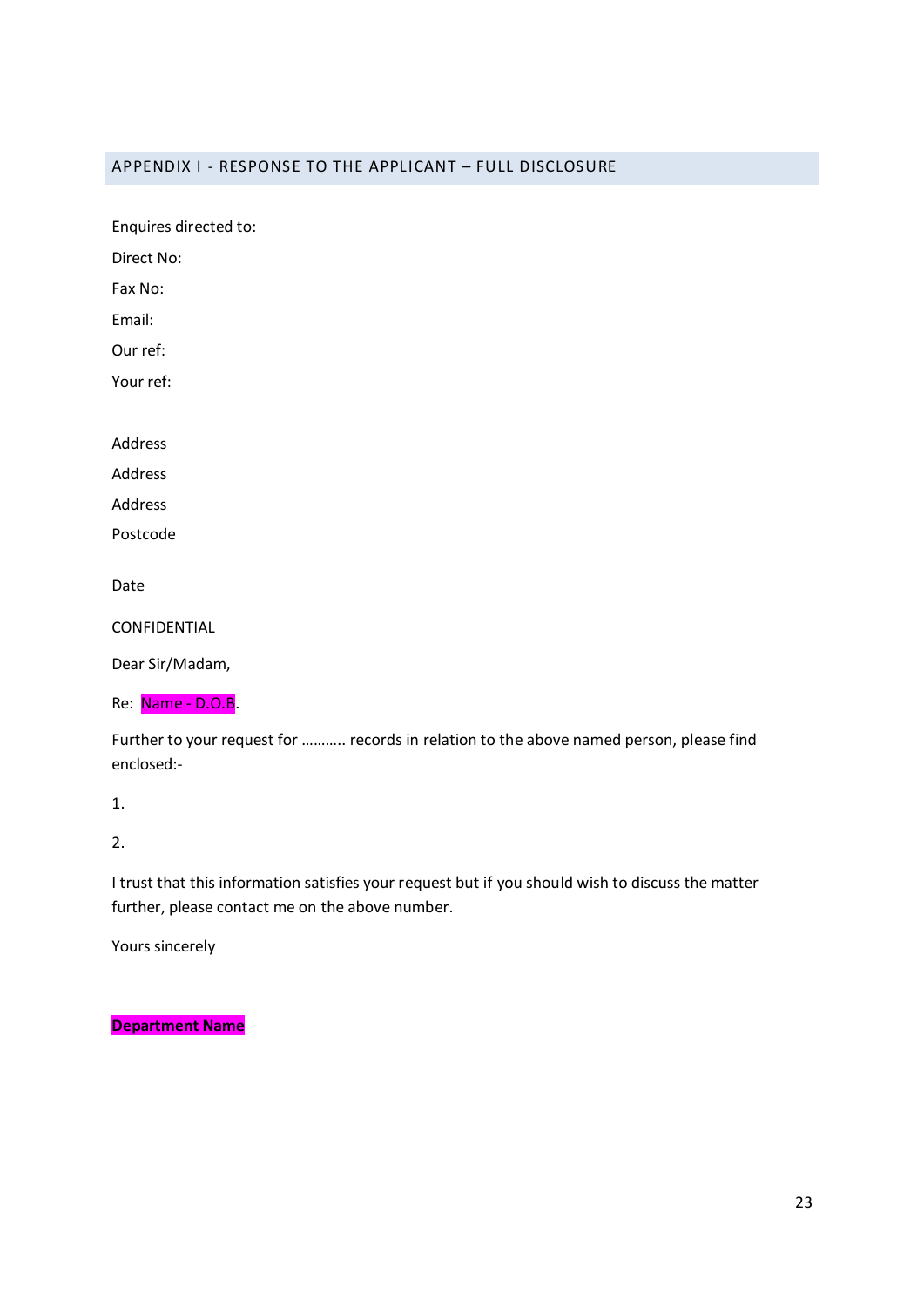#### <span id="page-24-0"></span>APPENDIX J – RESPONSE TO THE APPLICANT – PARTIAL DISCLOSURE

Enquires directed to: Direct No: Fax No: Email: Our ref: Your ref:

Address Address Address Postcode

Date

CONFIDENTIAL

Dear Sir/Madam,

Re: Name - D.O.B

Further to your request for ……….. records in relation to the above named person, please find enclosed the following records:

 $\bullet$ 

 $\bullet$ 

We are unable to provide you with a complete copy of the information requested due to it falling under the following exemption(s):

If you wish to discuss the matter further, please contact me on the above number.

Should you be unhappy with the response received, you have the right to complain to the Information Commissioner's Office. The Information Commissioner can be contacted by:

Information Commissioner's Office Wycliffe House Water Lane Wilmslow Cheshire SK9 5AF Tel: 0303 123 1113

Yours sincerely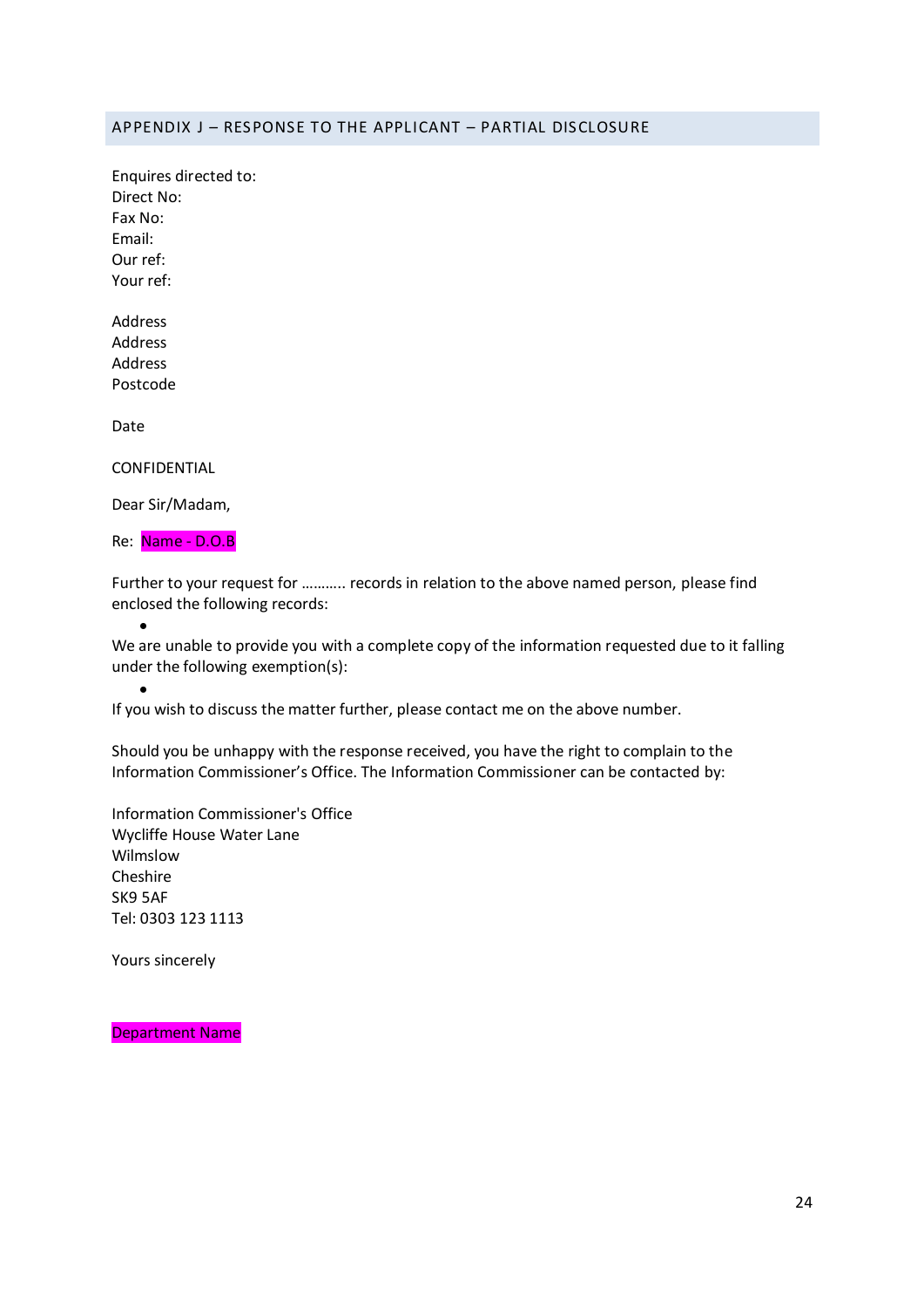#### <span id="page-25-0"></span>APPENDIX K – RESPONSE TO APPLICANT – REFUSAL OF DISCLOSURE

Enquires directed to: Direct No: Fax No: Email: Our ref: Your ref:

Address Address Address Postcode

Date

CONFIDENTIAL

Dear Sir/Madam,

Re: Name - D.O.B

I write further to your request for ……….. records in relation to the above named person.

We are unable to provide you with the information you requested due to it falling under the following exemption(s):

 $\bullet$ 

If you wish to discuss the matter further, please contact me on the above number.

Should you be unhappy with the response received, you have the right to complain to the Information Commissioner's Office. The Information Commissioner can be contacted by:

Information Commissioner's Office Wycliffe House Water Lane Wilmslow Cheshire SK9 5AF Tel: 0303 123 1113

Yours sincerely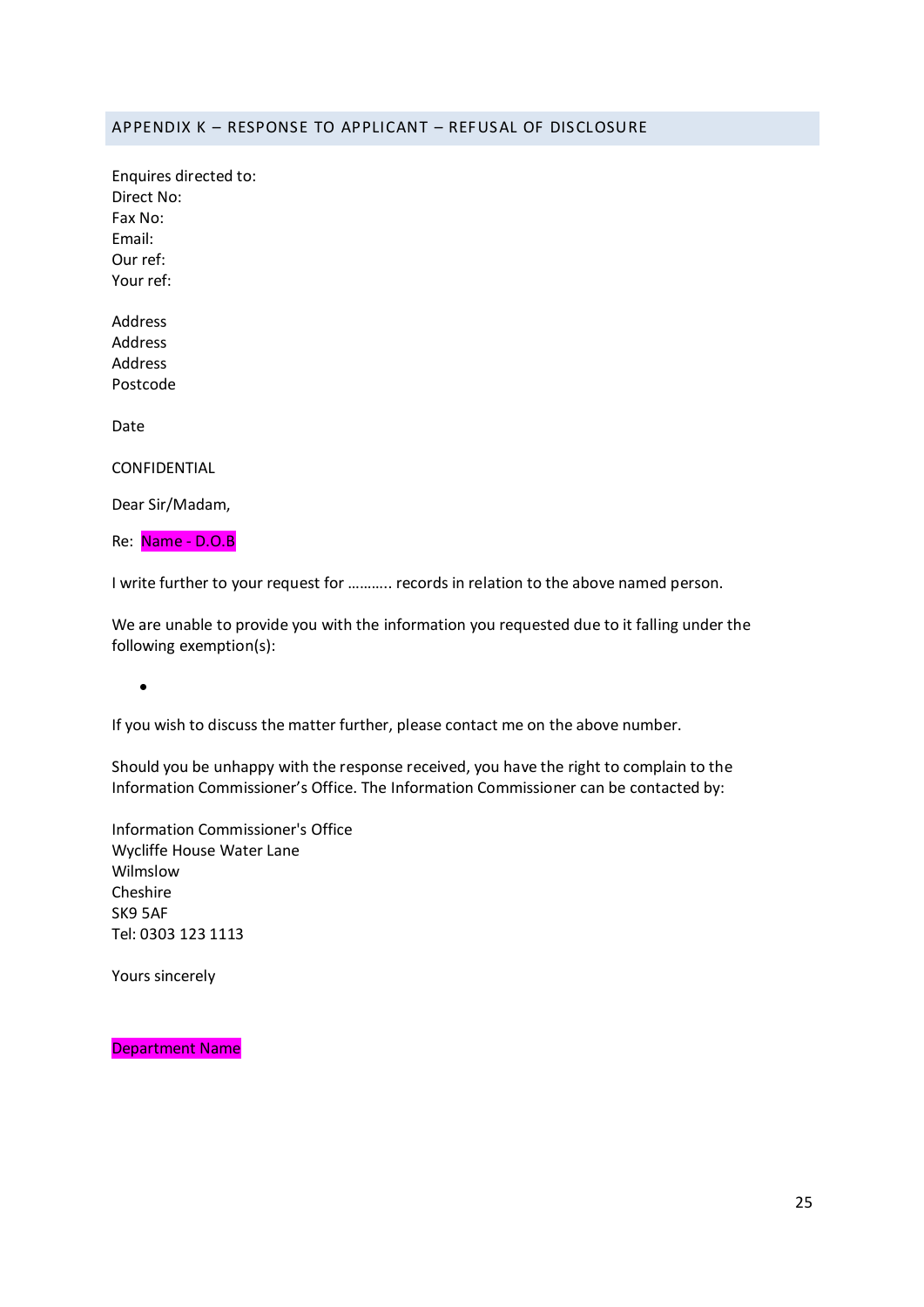# <span id="page-26-0"></span>APPENDIX L – SUBJECT ACCESS EXEMPTIONS – WHERE RIGHT OF SUBJECT ACCESS DOES NOT APPLY

| Category                                                                                             | <b>Exemption</b>                                                                                                                                                                                                                                                                                                                                                                                                                                                                                                                                                                                                                    |  |
|------------------------------------------------------------------------------------------------------|-------------------------------------------------------------------------------------------------------------------------------------------------------------------------------------------------------------------------------------------------------------------------------------------------------------------------------------------------------------------------------------------------------------------------------------------------------------------------------------------------------------------------------------------------------------------------------------------------------------------------------------|--|
| <b>Crime and Taxation</b>                                                                            | Section of the personal information contained in the records, or<br>individual records that relate to the prevention and detection of crime<br>or the apprehension or prosecution of offenders.                                                                                                                                                                                                                                                                                                                                                                                                                                     |  |
| Health, Education and Social<br>Work                                                                 | Social work records exemptions comes under the Data Protection<br>(Subject Access Modification)(Social Work) Order 2000 relates to<br>personal information used for social work purposes: Where release of<br>information may prejudice the carrying out of social work by causing<br>serious harm to the physical or mental condition of the data subject or<br>others.<br>Certain third party's information can be released if they are a "relevant<br>person " (a list is contained in the order) as long as release of the<br>information does not cause serious harm to the relevant person's<br>physical or mental condition. |  |
| Research, history statistics                                                                         | Where the personal data is used solely for research purposes and as<br>long as resulting statistics are not made available which identify the<br>person.                                                                                                                                                                                                                                                                                                                                                                                                                                                                            |  |
| Human fertilisation and                                                                              | Personal information can be withheld in certain circumstances where it                                                                                                                                                                                                                                                                                                                                                                                                                                                                                                                                                              |  |
| embryology                                                                                           | relates to human fertilization and embryology.                                                                                                                                                                                                                                                                                                                                                                                                                                                                                                                                                                                      |  |
| The full list of subject areas where exemptions as designated by the Freedom of Information Act 2000 |                                                                                                                                                                                                                                                                                                                                                                                                                                                                                                                                                                                                                                     |  |
| may apply:                                                                                           |                                                                                                                                                                                                                                                                                                                                                                                                                                                                                                                                                                                                                                     |  |
| National security<br>٠                                                                               |                                                                                                                                                                                                                                                                                                                                                                                                                                                                                                                                                                                                                                     |  |
| Crime and taxation                                                                                   |                                                                                                                                                                                                                                                                                                                                                                                                                                                                                                                                                                                                                                     |  |
| Health, education and social work<br>٠                                                               |                                                                                                                                                                                                                                                                                                                                                                                                                                                                                                                                                                                                                                     |  |
| Regulatory activity                                                                                  |                                                                                                                                                                                                                                                                                                                                                                                                                                                                                                                                                                                                                                     |  |
| Journalism, literature and art<br>$\bullet$                                                          |                                                                                                                                                                                                                                                                                                                                                                                                                                                                                                                                                                                                                                     |  |
| Research, history and statistics<br>٠                                                                |                                                                                                                                                                                                                                                                                                                                                                                                                                                                                                                                                                                                                                     |  |
| Information made available to the public or by under enactment                                       |                                                                                                                                                                                                                                                                                                                                                                                                                                                                                                                                                                                                                                     |  |
| Domestic purpose                                                                                     |                                                                                                                                                                                                                                                                                                                                                                                                                                                                                                                                                                                                                                     |  |
| <b>Confidential references</b>                                                                       |                                                                                                                                                                                                                                                                                                                                                                                                                                                                                                                                                                                                                                     |  |
| Armed forces                                                                                         |                                                                                                                                                                                                                                                                                                                                                                                                                                                                                                                                                                                                                                     |  |
| Judicial appointments                                                                                |                                                                                                                                                                                                                                                                                                                                                                                                                                                                                                                                                                                                                                     |  |
| Crown employment                                                                                     |                                                                                                                                                                                                                                                                                                                                                                                                                                                                                                                                                                                                                                     |  |
| Management forecasts                                                                                 |                                                                                                                                                                                                                                                                                                                                                                                                                                                                                                                                                                                                                                     |  |
| Negotiations                                                                                         |                                                                                                                                                                                                                                                                                                                                                                                                                                                                                                                                                                                                                                     |  |
| <b>Examination marks</b>                                                                             |                                                                                                                                                                                                                                                                                                                                                                                                                                                                                                                                                                                                                                     |  |
| <b>Examination scripts</b>                                                                           |                                                                                                                                                                                                                                                                                                                                                                                                                                                                                                                                                                                                                                     |  |
|                                                                                                      |                                                                                                                                                                                                                                                                                                                                                                                                                                                                                                                                                                                                                                     |  |

- Legal professional privilege
- Self incrimination
- Crown appointments
- Human fertilisation and embryology, and adoption records and reports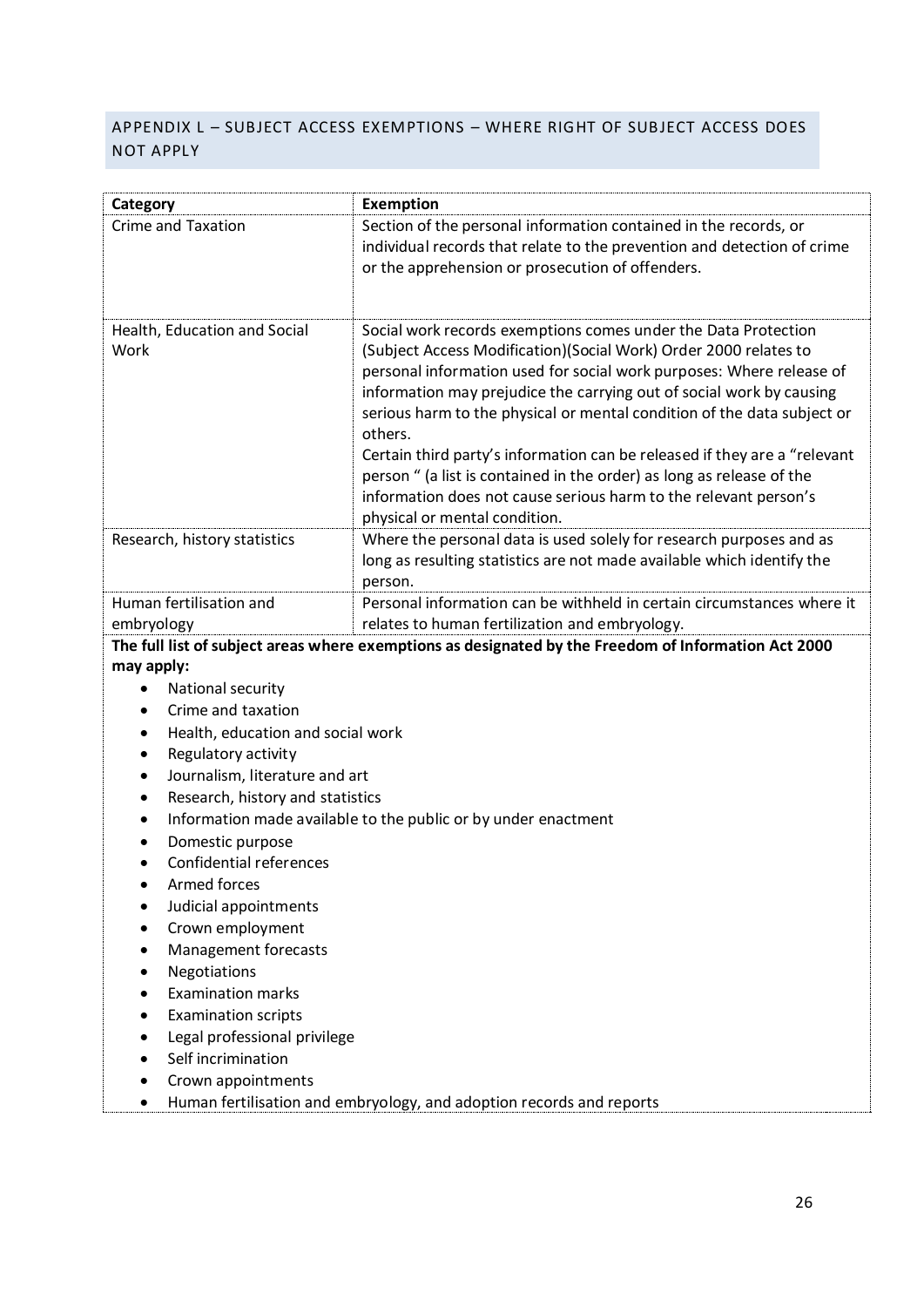#### <span id="page-27-0"></span>APPENDIX M – ACCEPTABLE FORMS OF IDENTIFICATION

For verification of identity the following combinations are acceptable when applying for a request for personal information\*:

 **Two forms** of photographic personal identification and one document confirming their address

#### **OR**

 **One form** of photographic personal identification and two documents confirming their address.

#### **Note\***

 $\circ$  If you are applying on behalf of an individual proof of entitlement will also be required separately.

#### **Acceptable Photo Personal Identity Documents**

- Current UK (Channel Islands, Isle of Man or Irish) passport or EU/other nationalities passports.
- Passports of non-EU nationals containing UK stamps, a visa or a UK residence permit showing the immigration status of the holder in the UK\*
- Current UK (or EU/other nationalities) Photo-card Driving Licence (providing that the person checking is confident that non-UK Photo-card Driving Licences are genuine)
- A national ID card and/or other valid documentation relating to immigration status and permission to work\*

Any document not listed above are not acceptable forms of identification e.g. organisational ID card.

#### **Acceptable Non-Photo Personal Identity Documents**

- Full UK Birth Certificate issued within 6 weeks of birth;
- Current Full Driving Licence (old version); (Provisional Driving Licences are not acceptable);
- Residence permit issued by Home Office to EU Nationals on inspection of own-country passport;
- Adoption certificate;
- Marriage/Civil Partnership certificate;
- Divorce or annulment papers;
- Police registration document;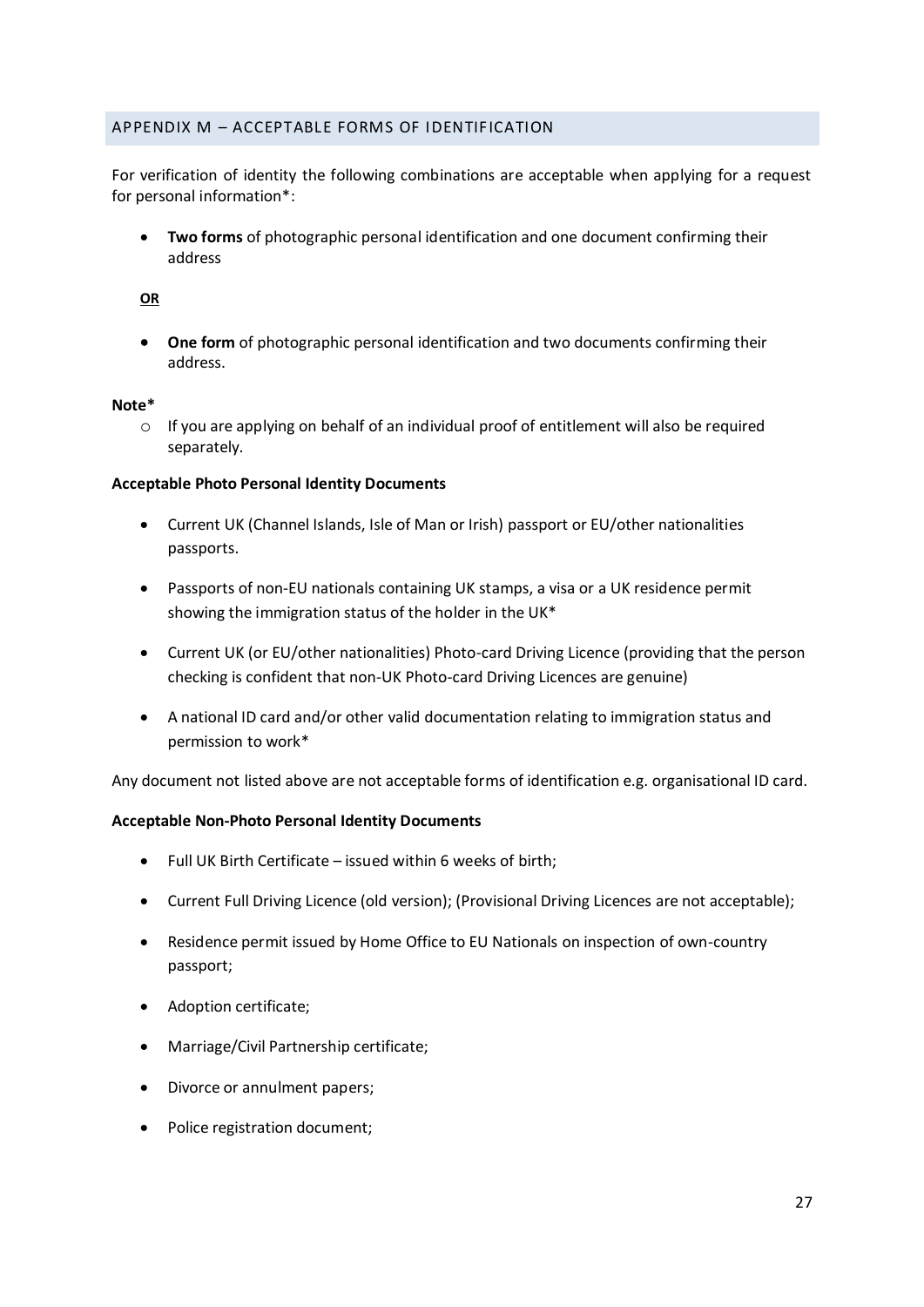- Certificate of employment in HM Forces;
- Current benefit book or card or original notification letter from the Department of Work and Pensions (DWP) confirming legal right to benefit;
- Most recent HM Revenues and Customs (previously Inland Revenue) tax notification;
- Current firearms certificate;
- Application Registration Card (ARC) issued to people seeking asylum in the UK (or previously issued standard acknowledgement letters, SAL1 or SAL2 forms);
- GV3 form issued to people who want to travel in the UK without valid travel documents;
- Home Office letter IS KOS EX or KOS EX2;
- Building industry sub-contractor's certificate issued by HM Revenues and Customs (previously Inland Revenue)

#### **Acceptable 'Active in the Community' Documents**

To confirm the address, the following documents are acceptable:

- Recent utility bill or a certificate from a supplier of utilities confirming the arrangement to pay for the services on pre-payment terms (note: mobile telephone bills should not be accepted as they can be sent to different addresses). Utility bills in joint names are permissible;**\***
- Local authority tax bill (valid for current year);**\***
- Current UK photocard driving licence (if not already presented as a personal ID document);
- Current Full UK driving licence (old version) (if not already presented as a personal ID document);
- Bank, building society or credit union statement or passbook containing current address;
- Most recent mortgage statement from a recognised lender;**\***
- Current local council rent card or tenancy agreement;
- Current benefit book or card or original notification letter from Department of Work and Pensions (DWP) confirming the rights to benefit;
- Confirmation from an electoral register search that a person of that name lives at the claimed address;**\***
- Court Order.**\***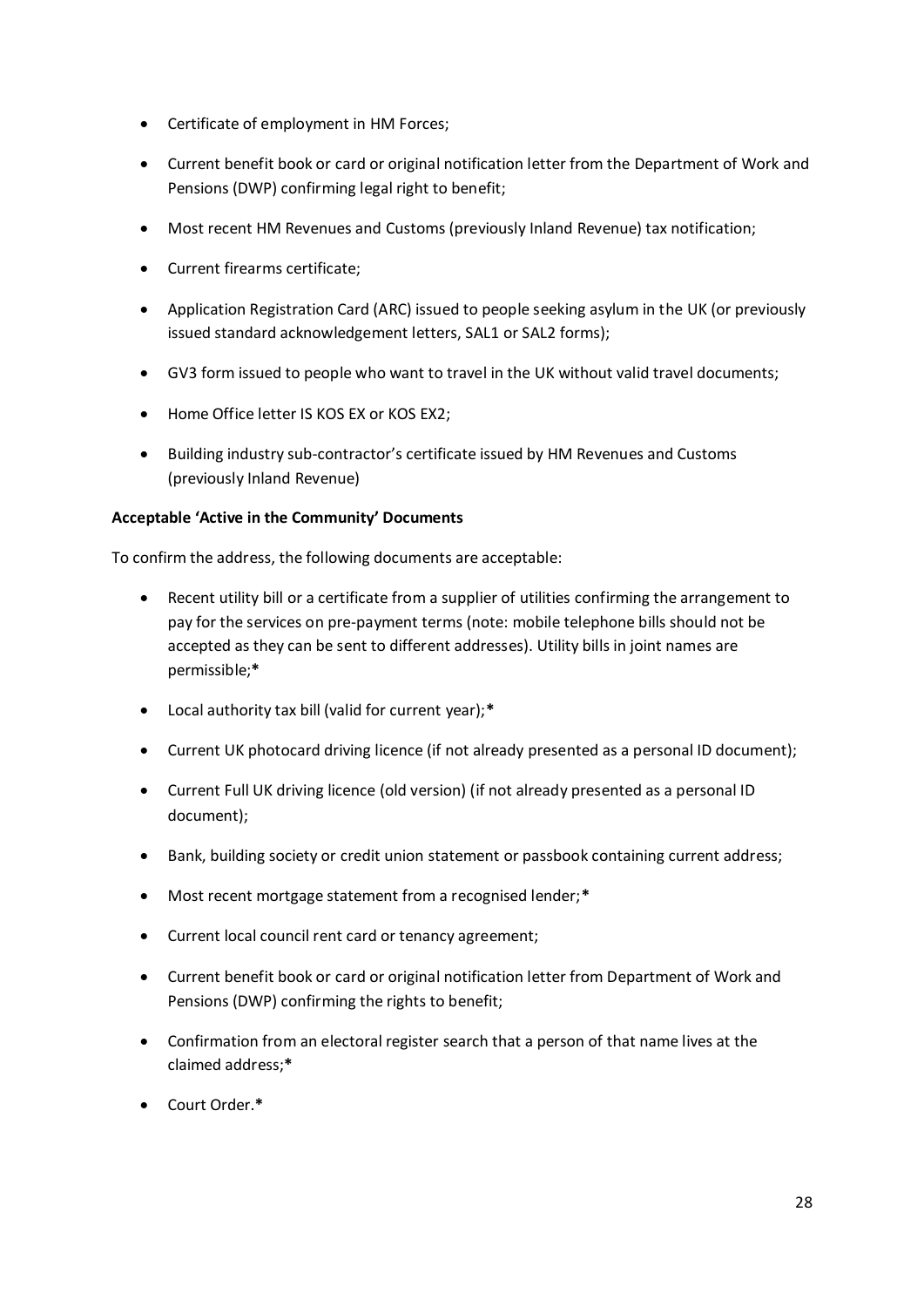#### **Proof of Entitlement**

- Copy of the section of the Will which names you as Executor;
- Copy of Grant of Probate;
- Copy of Letters of Administration;
- Letter from solicitor confirming entitlement;

*\*The date on these documents should be within the last 6 months (unless there is a good reason for it not to be e.g. clear evidence that the person was not living in the UK for 6 months or more) and the must contain the name and address of the applicant*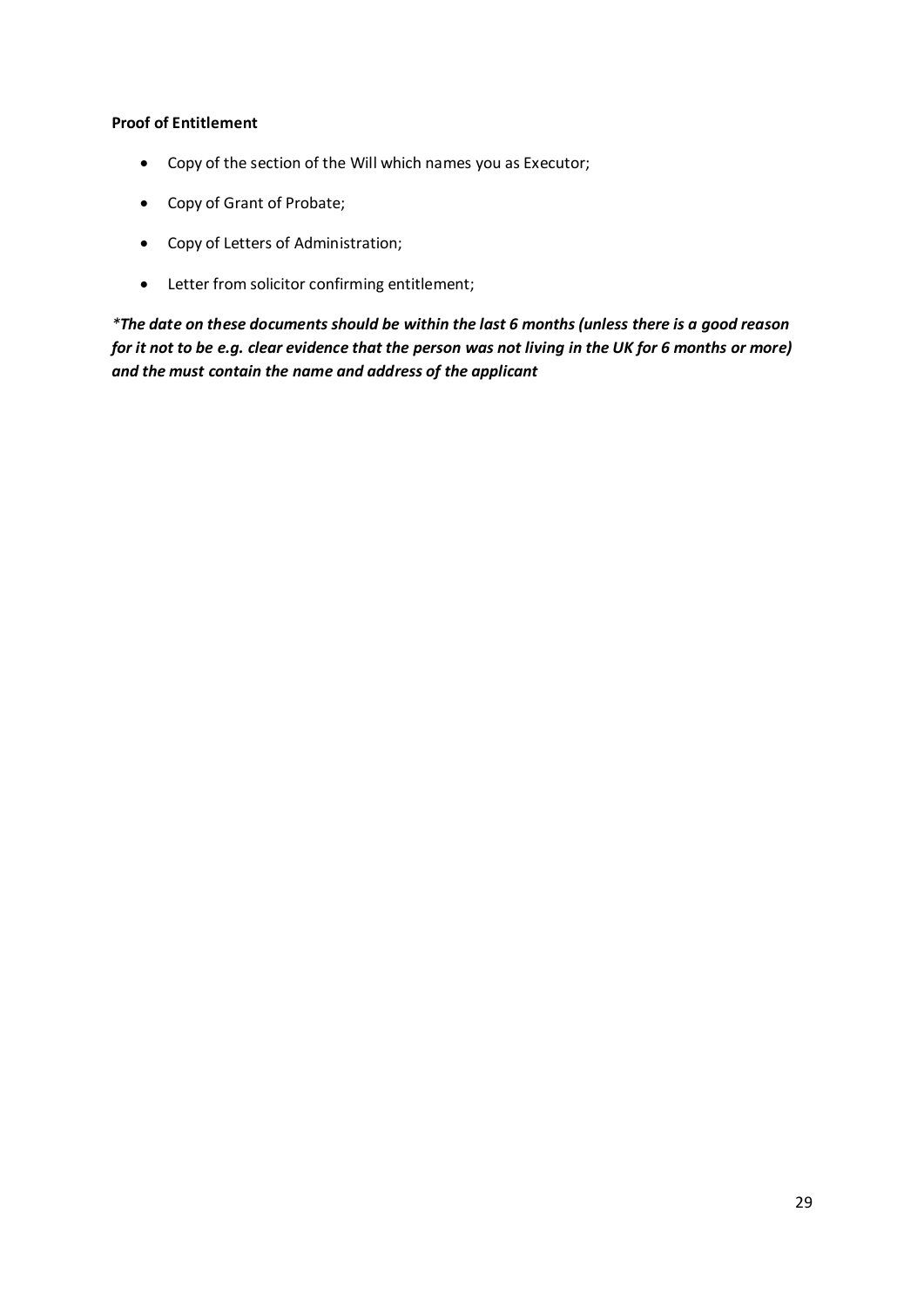#### <span id="page-30-0"></span>APPENDIX N - FEES

To provide copies of records the maximum costs are:

- Records held totally on computer: up to £10 maximum;
- Records held in part on computer and in part manually: up to £50 maximum;
- Records held totally manually: up to £50 maximum;

These maximum charges include postage and packaging costs.

Photocopying charges (based on national guidance):

| Number of pages of information | <b>Maximum Fee</b> |
|--------------------------------|--------------------|
| $1 - 100$                      | £10                |
| $101 - 300$                    | £20                |
| $301 - 400$                    | £30                |
| $401 - 500$                    | £40                |
| 501 and over                   | £50                |